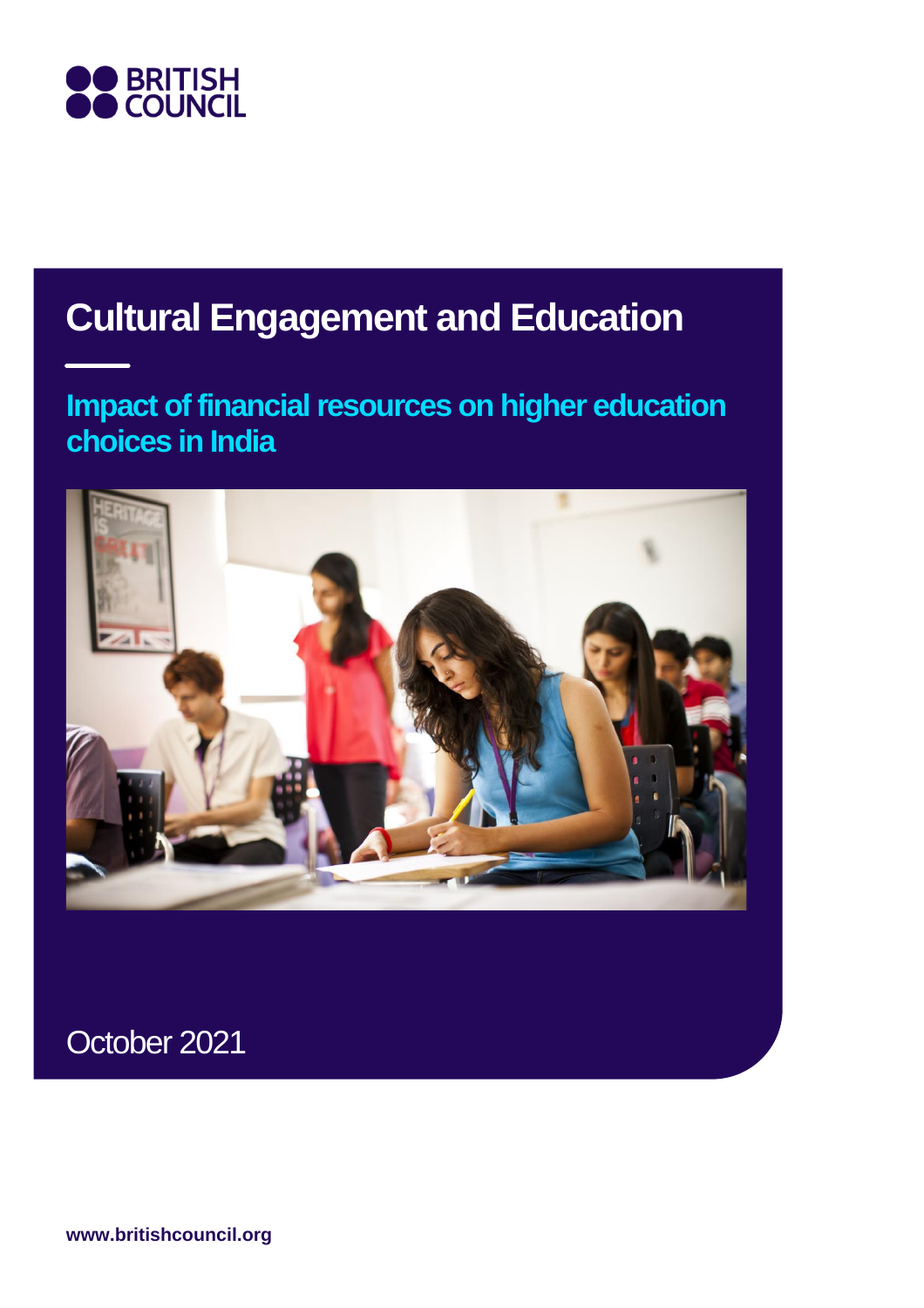The research presented in this report was primarily gathered through an online survey of currently enrolled higher education students in India during March 2021, supplemented with desk-based research. Every effort has been made to ensure the reliability and timeliness of the information included, however, many of the issues covered are fluid and may be subject to change. Queries in relation to this report may be directed to its author - John McNamara, Global Head of Research, International Education Services, British Council at [john.mcnamara@britishcouncil.org.](mailto:john.mcnamara@britishcouncil.org)

\_\_\_\_\_\_\_\_\_\_\_\_\_\_\_\_\_\_\_\_\_\_\_\_\_\_\_\_\_\_\_\_\_\_\_\_\_\_\_\_\_\_\_\_\_\_\_\_\_\_\_\_\_\_\_\_\_\_\_\_\_\_\_\_\_\_\_\_\_\_\_\_\_\_\_\_\_\_\_\_\_

\_\_\_\_\_\_\_\_\_\_\_\_\_\_\_\_\_\_\_\_\_\_\_\_\_\_\_\_\_\_\_\_\_\_\_\_\_\_\_\_\_\_\_\_\_\_\_\_\_\_\_\_\_\_\_\_\_\_\_\_\_\_\_\_\_\_\_\_\_\_\_\_\_\_\_\_\_\_\_\_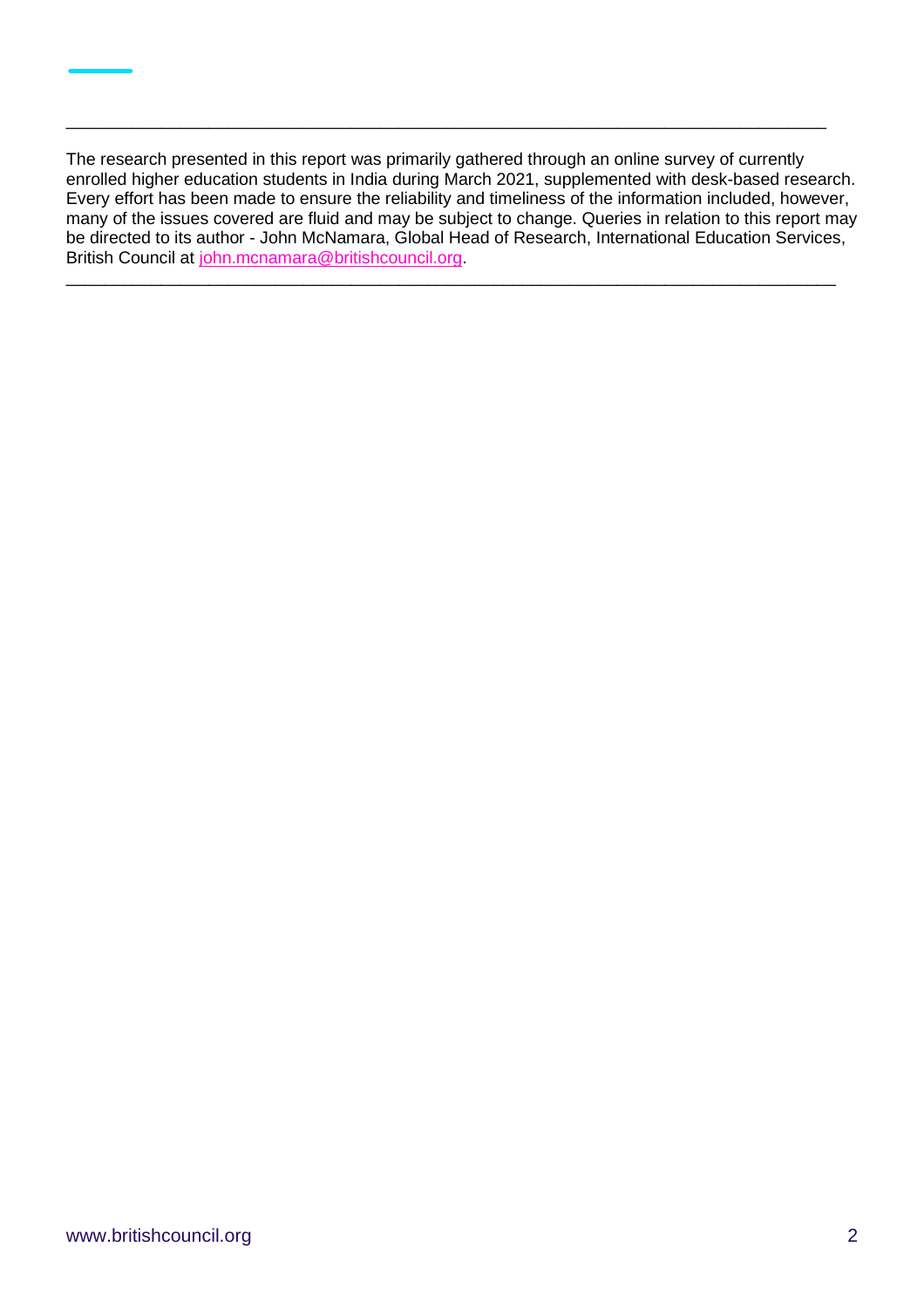## **Contents**

| $\mathbf 1$    |     |  |
|----------------|-----|--|
|                | 1.1 |  |
|                | 1.2 |  |
| $\overline{2}$ |     |  |
|                | 2.1 |  |
|                | 2.2 |  |
|                | 2.3 |  |
|                | 2.4 |  |
|                | 2.5 |  |
|                | 2.6 |  |
|                | 2.7 |  |
|                | 2.8 |  |
|                | 2.9 |  |
| 3              |     |  |
|                |     |  |
|                |     |  |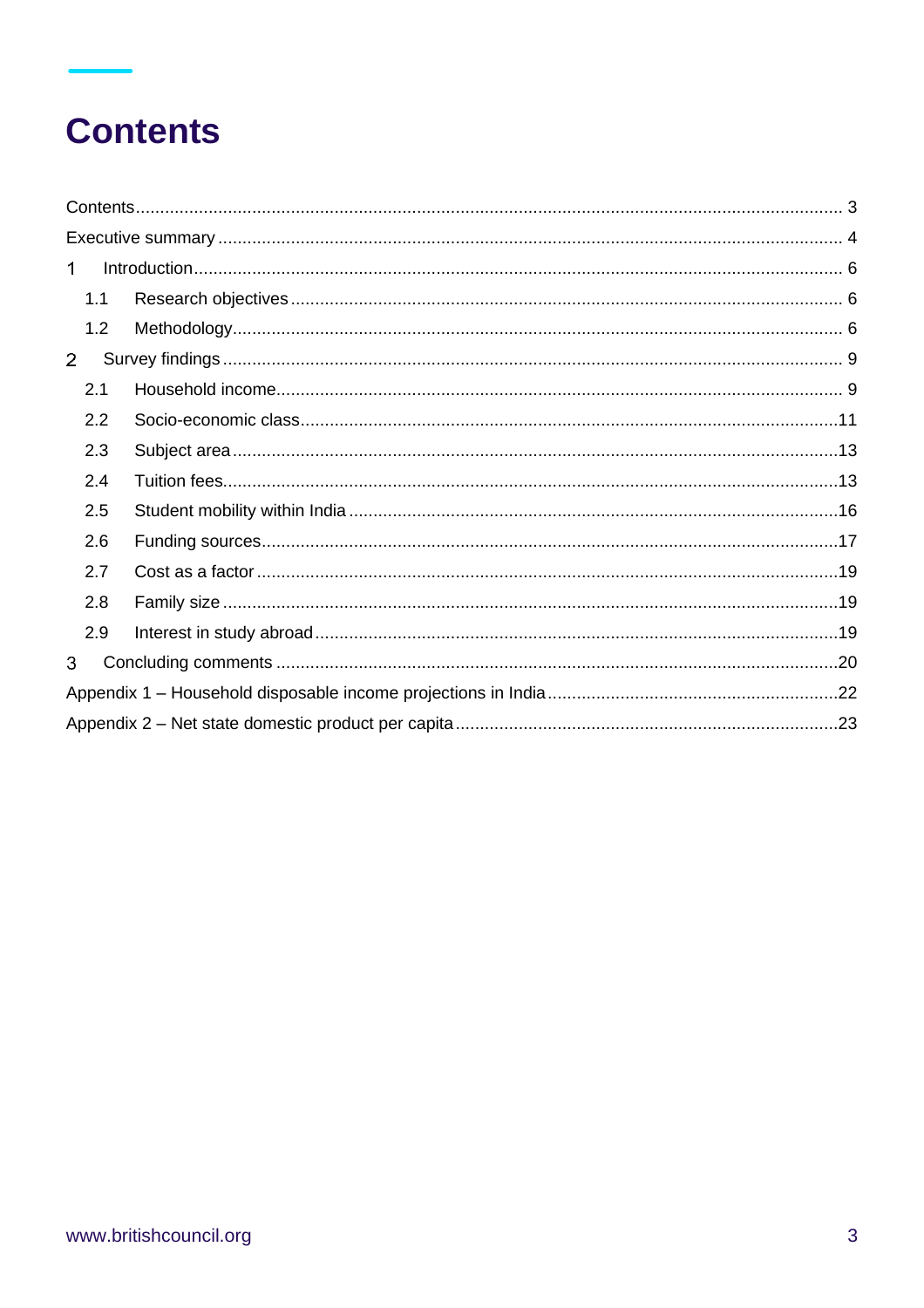## **Executive summary**

- This project surveyed 2,761 currently enrolled higher education (HE) students in India, made up of just over 450 responses in each of India's six regions. The research seeks to broaden our understanding of the impact of household income and socio-economic background on HE access and choice in India, and to provide a clearer picture of the financial profile of India's domestic students enrolled in three broad categories of domestic institutions: public, private non-profit and private for-profit. This project lays a foundation for further research and analysis in this area.
- Tuition fees reported are low by international standards and are notably consistent across institution types (at an aggregate level) with median annual tuition fees falling within the INR 50,001 to 80,000 (**GBP 500 to 800**) band. Less than 2 per cent of students pay fees above **GBP 2,000** (rising to 3 per cent at private for-profit institutions).
- Some variation in tuition fees is apparent at regional level, with students in the West and East regions reporting the highest median level of tuition fees - INR 80,001 to 100,000 (**GBP 800 to 1,000**) band - and students in the Northeast region reporting the lowest median fees, INR 20,001 to 50,000 (**GBP 200 to 500**) band.
- The largest group of respondents (21 per cent) fall within the INR 15,001 to 45,000 (**GBP 150 to 450**) household income band per month. Thus, access to HE is occurring at a low level of household income in India, facilitated by low tuition fee options.
- A high proportion of students attending private for-profit institutions are from low-income households with 42 per cent earning less than INR 45,001 (**GBP 450**) per month, compared to just 21 per cent attending public institutions. Students attending private for-profit institutions are also more likely to come from a village than students attending the other institution types. This shows the important role that these for-profit institutions play in providing HE access to the poorer and more rural segments of society. However, some for-profit institutions charge high fees and clearly cater to a different demographic.
- Apart from the relatively poor Northeast region, a broadly consistent income distribution was reported across the other five regions of India, with a median household income of INR 75,001 to 105,000 (**GBP 750 to 1,050**) per month reported. It may have been expected that students from the relatively wealthy South and West regions would have reported the highest incomes. Our use of socio-economic quotas as part of the survey sampling method may have been a contributory factor to this lack of variation.
- Public institutions are attracting a relatively high socio-economic class (SEC) of students, with 59 per cent falling within the upper band, SEC A, compared with 47 per cent of students attending private for-profit institutions. A notably high proportion of students in the West region are enrolled in public institutions and at PhD level.
- Students from relatively wealthy households are more evenly distributed across institution type but are concentrated in programmes charging relatively high tuition fees.
- 21 per cent of students attend HEIs outside their home state, indicating a high propensity to travel within India for HE study. In six states, over 50 per cent of students travelled out-ofstate for HE study, three of these states being in the North region. Conversely, in six other states, less than 10 per cent of students travelled out-of-state, three of these states being in the South region.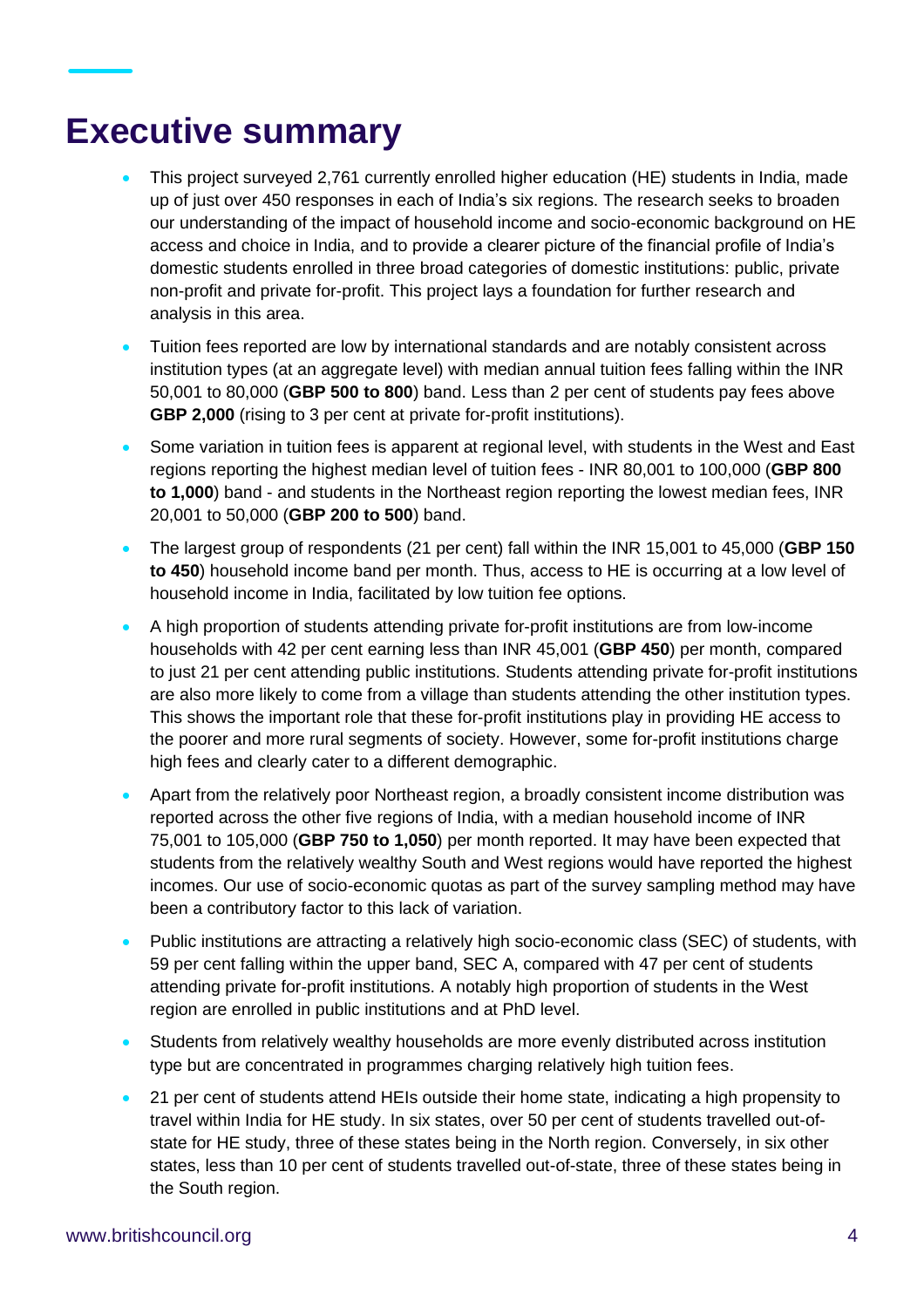- By far the most important sources of funding for HE study is 'support from family', followed by 'loan from an official financial institution'. The latter especially so for students located in the South and Central regions, for students attending public institutions and for students from higher income households. India replaced its government-backed education loans system in the 1990's with the current system of commercial bank-driven loans. Public sector banks account for about 90 per cent of all education loans in India and charge a lower, subsidised, rate of interest to students.
- 'Loan from an official financial institution' and 'grants and scholarships' are less significant sources of funding in the Northeast and East regions. A less competitive banking sector in these regions and a relatively low level of economic output may partly explain the lower access to loans. Addressing these funding gaps presents key challenge for policy makers in these two regions.
- A relatively high proportion of students (28 per cent) from the lower socio-economic class (SEC C) are enrolled at postgraduate level compared with just 16 per cent for the top socioeconomic class - SEC A. And a higher proportion of females are enrolled at postgraduate level (21 per cent) compared with males (16 per cent).
- Engineering & Technology was the most popular subject area overall with no significant variation by region or gender, though Education is relatively popular for students from the mid-tier socio-economic class (SEC B). Social Studies (including Economics) students are relatively dependent on personal savings, while Creative Arts & Design students are more likely to come from higher income families.
- For almost one quarter of respondents, cost was not considered a factor in choosing their institution. This is more likely a function of the low tuition fees paid by many students, than representing price inelasticity. Cost was a more significant factor for students in the Northeast region and for students attending private for-profit institutions.
- 55 per cent of students had previously considered studying abroad but decided against it due to cost. The survey data suggests an underlying demand for overseas study that could progressively materialise as India's economy develops and household incomes continue to rise. Undergraduate students in the West region and postgraduate students in the North region showed the strongest interest in studying abroad.
- Family size does not appear to have a bearing on HE selection based on the survey data. The fertility rate in India has fallen sharply in recent years, standing at 2.2 children in 2018.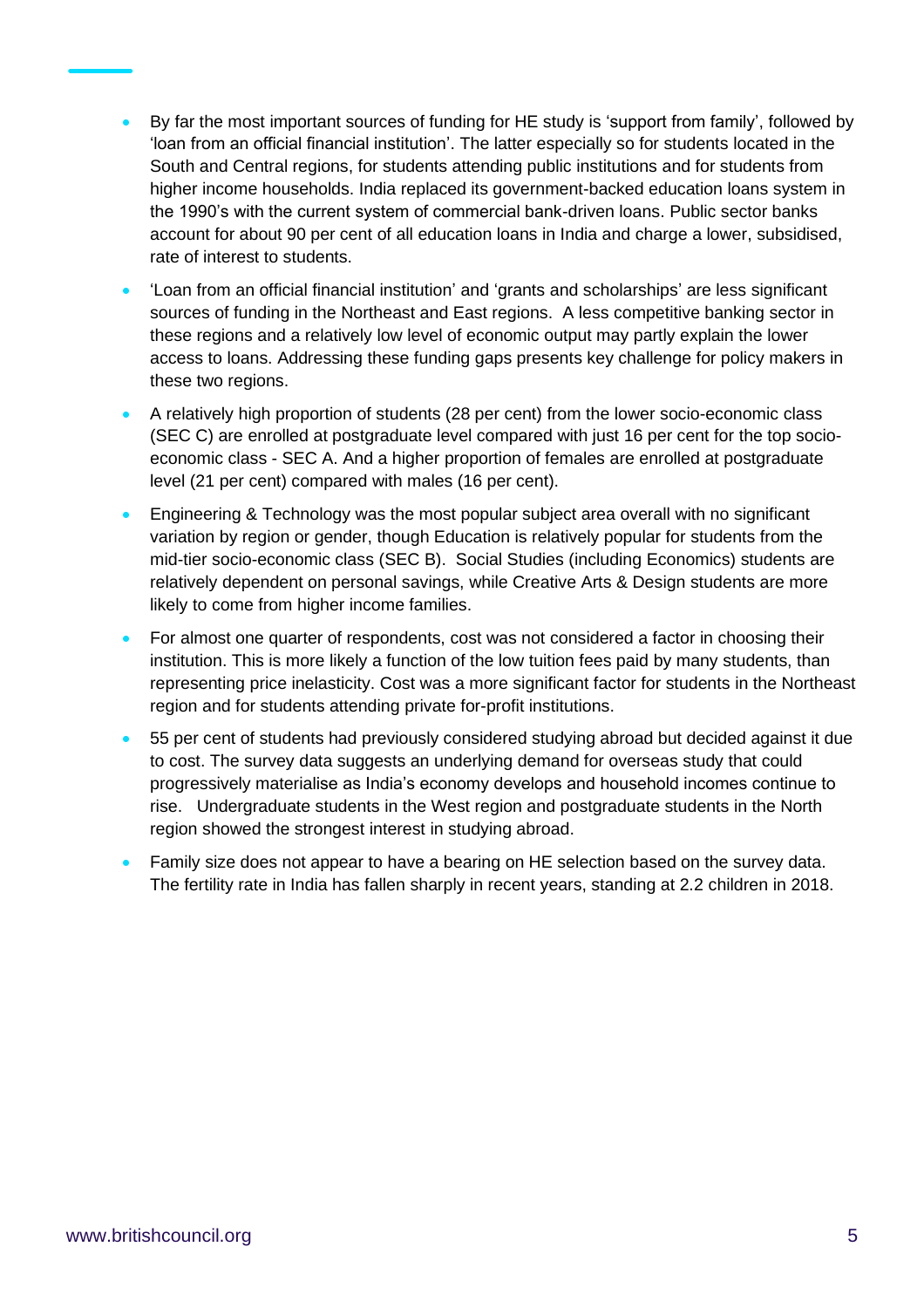## **Introduction**

With the world's second largest population and sustained economic growth, India is set to rank as the most influential emerging economy over the coming decades. It is also host to some of the world's greatest HE opportunities and challenges. Rising household incomes and demand for knowledge economy workers has fuelled a rapid expansion of HE, with the gross tertiary enrolment ratio rising from 12 per cent in 2005 to 27 per cent in 2018. Between 2013 and 2020 India added around 14 million HE enrolments and now operates the world's second largest HE system, with over 1,000 universities, 42,000 colleges and almost 12,000 stand-alone institutions.<sup>1</sup> Yet demand for quality HE is growing much more rapidly than what public institutions can absorb. This has led to a boom in private provision and a surge in outbound students. UNESCO estimates that over 375,000 Indian HE students were enrolled overseas in 2018/19.

While the demand for HE in India is widely acknowledged, the factors that enable access to HE are often poorly understood. India is generally characterised as a price-sensitive market for HE, but little research has been conducted on how students' socio-economic backgrounds determine which public, private and international options are available to them.

### **1.1 Research objectives**

This research gathered quantitative data on current students' household income and socio-economic background. The results aim to provide a clearer picture of the financial profile of India's domestic students in various types of Indian institutions.

The end objective of this research is to provide the British Council, Indian higher education authorities, private providers and overseas universities with a better understanding of income thresholds above which various forms of HE become accessible. This will be important as private provision continues to expand and India opens its doors to expanded transnational education (TNE) operations of foreign universities. It will also help overseas providers to better understand their role in responding to capacity shortages in what will soon be the world's most populous country.

### **1.2 Methodology**

This research is based on quantitative data gathered through a short online survey developed by the British Council and administered by Kantar to currently enrolled HE students in India during March 2021.

The online survey was accessed by respondents over various platforms including email, WhatsApp and, SMS. The target groups were selected using two methods:

- 1. Online approach where the respondents were selected from Kantar's existing online database.
- 2. Hybrid face-to-face recruitment approach where eligible respondents were recruited through a computer assisted recruitment questionnaire.

This dual approach was successful in fulfilling the required sampling cuts.

<sup>1</sup> All India Survey on Higher Education, 2019-20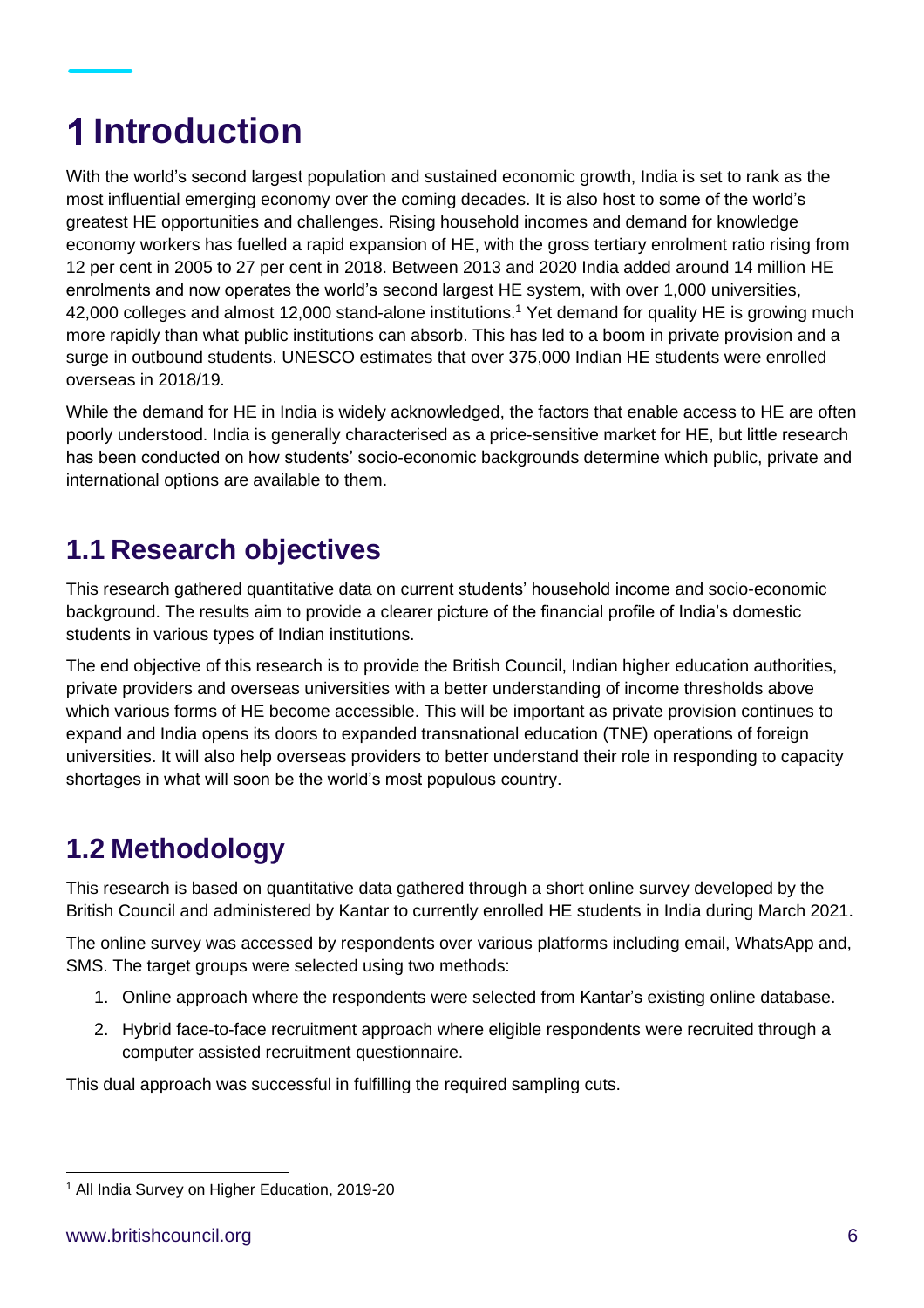#### **Geographical coverage and survey response rate**

A minimum target of 450 eligible responses was achieved for each of India's six regions - North, South, East, West, Central and Northeast – resulting in 2,761 responses in total from currently enrolled HE students in India. Responses are based on the location of the higher education institution (HEI).

| <b>Region</b>             | <b>State / Union Territory</b> | <b>Survey responses</b> |
|---------------------------|--------------------------------|-------------------------|
| North (455 responses)     | Delhi                          | 100                     |
|                           | Haryana                        | 20                      |
|                           | Jammu and Kashmir              | $\sqrt{5}$              |
|                           | Punjab                         | 56                      |
|                           | Rajasthan                      | 84                      |
|                           | <b>Uttar Pradesh</b>           | 173                     |
|                           | Uttarakhand                    | 17                      |
| South (455 responses)     | Andhra Pradesh                 | 20                      |
|                           | Karnataka                      | 166                     |
|                           | Kerala                         | 37                      |
|                           | <b>Tamil Nadu</b>              | 142                     |
|                           | Telangana                      | 90                      |
| East (454 responses)      | <b>Bihar</b>                   | 47                      |
|                           | Jharkhand                      | 69                      |
|                           | Odisha                         | 115                     |
|                           | West Bengal                    | 223                     |
| West (467 responses)      | Gujarat                        | 137                     |
|                           | Maharashtra                    | 330                     |
| Central (471 responses)   | Chhattisgarh                   | 149                     |
|                           | Madhya Pradesh                 | 322                     |
| Northeast (459 responses) | Assam                          | 434                     |
|                           | Meghalaya                      | 18                      |

**Figure 1: Regional breakdown of survey responses in India**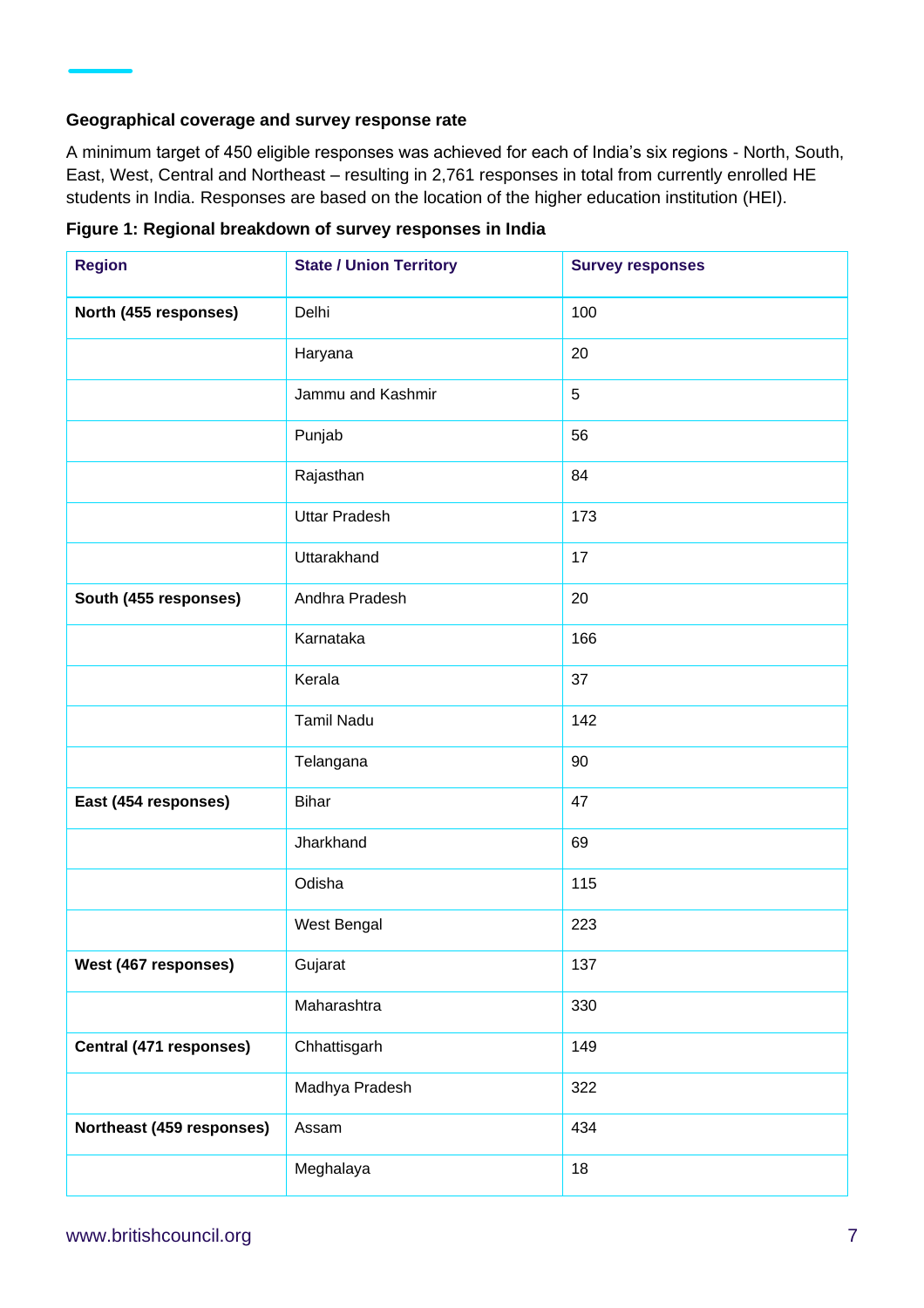|       | Tripura | –     |
|-------|---------|-------|
| Total |         | 2,761 |

Survey responses were received from 23 states / union territories, ranging from 7 responses in Tripura in the Northeast to 434 responses in Assam, also in the Northeast. Responses were received from 95 cities (tier 1 x 8, tier 2 x 84 and tier 3 x 4) ranging from one response in several cities to 303 responses in Guwahati city (Assam state). The eight tier 1 cities surveyed are: Ahmedabad, Bangalore, Chennai, Delhi, Hyderabad, Kolkata, Mumbai and Pune. The four tier 3 cities are: Agartala, Dibrugarh, Shillong and Silchar; all located in the Northeast region and included due to shortage of tier 2 cities and absence of tier 1 cities there.

A summary profile of the students who responded to the survey is provided as follows:

- **Gender:** Male 52%, Female 48%. Some variation across the regions, the most pronounced being in the South region: Male 45%, Female 55%.
- **Level of study**: Undergraduate 74%, Postgraduate 18%, Master of Philosophy 1%, PhD 7%. Some variation across the regions, the most pronounced being in the Central region: Undergraduate 81%, Postgraduate 13%, Master of Philosophy 1%, PhD 5%.
- **Age:** 18-25 (92%), 26-33 (7%), 34-40 (1%) with very little variation across the regions.
- **Institution type:** Public 47%, Private for-profit 31%, Private non-profit 22%. Marginal variation across the regions, the most pronounced being in the Northeast region: Public 36%, Private for-profit 41%, Private non-profit 23%.
- **Home location classification:** City 89%, Town, 7%, Village 4%. Marginal variation across the regions, the most pronounced being in the Northeast region: City 75%, Town, 11%, Village 14%.
- **Socio-economic class (SEC):** SEC A 54%, SEC B 31%, SEC C 15%**.** Some variation across the regions, the most pronounced being in the Northeast region: SEC A 36%, SEC B 35%, SEC C 29%.

#### **Limitations of the study**

For the Northeast region responses were only received for three of its eight states, and 95 per cent of those responses came from students studying in Assam, a relatively poor state. Therefore, caution is warranted in drawing firm conclusions from the data for the Northeast region. For the North region, responses were not received for Jammu & Kashmir (union territory) or Himachal Pradesh (one of its seven states).

The analysis in this report is based primarily on quantitative analysis of survey data, supplemented where possible with desk-based research to provide additional information and context. No interviews were conducted with policy makers or HE sector representatives - something that a follow-up study would benefit from. Thus, the research findings should be considered as indicative, exploratory, and possibly raising as many questions as they answer.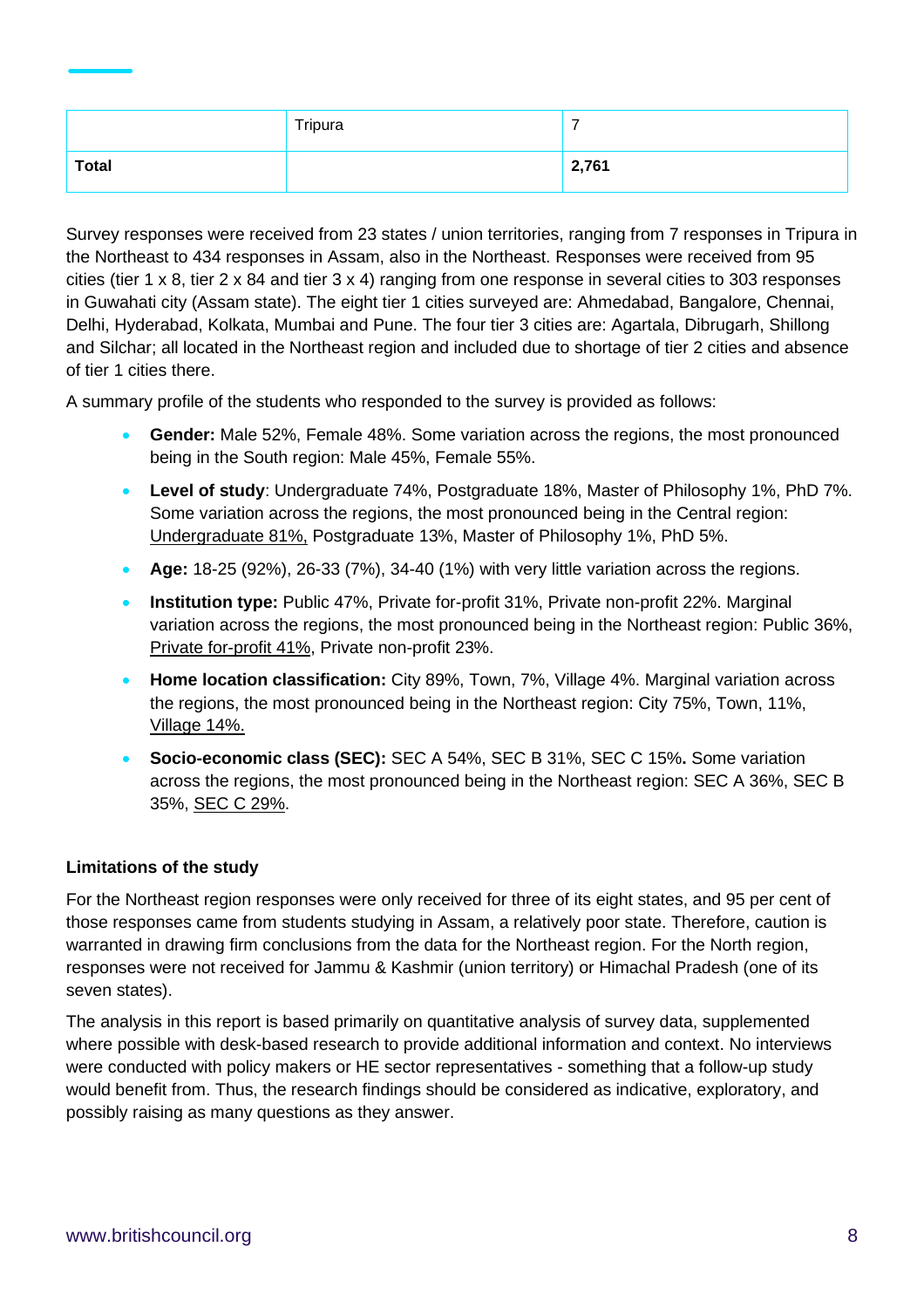# **Survey findings**

### **2.1 Household income**

The largest group of students (21 per cent) selected INR 15,001 to 45,000 (**GBP 150 to 450**) as their household income per month. Each income range above this level saw a progressive decline in selection, with a notable drop-off after the 135,001 to 165,000 (**GBP 1,350 to 1,650**) band. Just 5 per cent of students selected above INR 165,000 (**GBP 1,650**) as their monthly household income; whereas 19 per cent of respondents selected above INR 135,001 (**GBP 1,350**) per month.<sup>2</sup>

#### **Figure 2: Monthly household income, all India**



*Which of the following income bands contains the approximate combined income of your family/household in a month?*

According to Euromonitor, the income fulcrum around which expansion / contraction of the number of households in India will occur over the next decade is approximately monthly 'disposable' income of USD 420 (**GBP 300**) i.e. fewer households below that level and more above it.<sup>3</sup> For example, the number of Indian households with monthly disposable income of US\$ 1,250 (**GBP 890**) is forecast by Euromonitor to almost double from 29,623 households in 2020 to 56,932 in 2030 – emphasising the vast potential for growth in demand for HE in the coming years. See Appendix 1 for a graphical presentation of Euromonitor's household income projections for India to 2030.

Respondents to our survey – who mainly represent that portion (27 per cent) of the student age population (18-23) enrolled in HE – present as wealthier than the overall population captured by Euromonitor data. Our survey data shows that 49 per cent of households earn less than INR 75,000 (**GBP 750**) in 'total income' per month. Euromonitor data shows that 82 per cent of households have less than INR 62,500 (**GBP 625**) in 'disposable income' per month.<sup>4</sup> This difference is party explained by Euromonitor using disposable income (i.e. net of taxes) whereas our survey asked for total income which

<sup>2</sup> FX rate of 1 GBP = 103 INR sourced from xe.com on 03 August 2021. For simplicity, a rate of 1:100 is used throughout the report.

<sup>3</sup> Euromonitor, socio-economic indicators, household disposable income forecasts, 2020

<sup>4</sup> Notes: The income bands used in our survey question were not designed to be consistent with the Euromonitor income bands. The FX rate used to translate the Euromonitor data from US\$ to INR was 1:75 (June 2021), which may be different to that used by Euromonitor in 2020.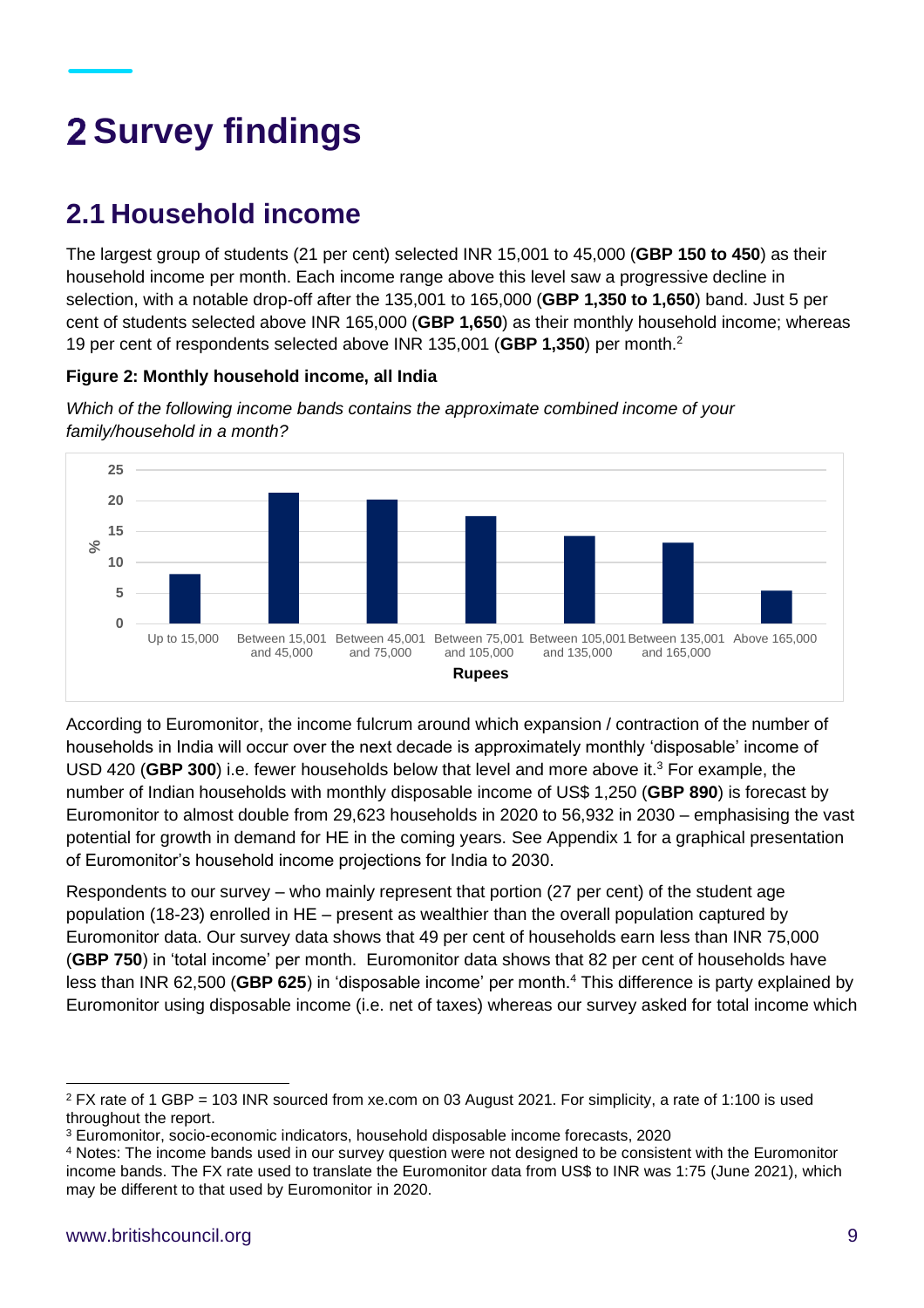is a larger amount. However, the shape of the respective income distributions suggest that students enrolled in HE come from wealthier families than average, as may be expected.

Household income was relatively consistent across five of the six regions of India, with the median value falling within the INR 75,001 to 105,000 (**GBP 750 to 1,050**) band. However, the Northeast region was a significant outlier, with median reported household income falling within the INR 15,001 to 45,000 (**GBP 150 to 450**) band. This aligns with India's GDP per capita at state level, with two of the five poorest states located in the Northeast (Assam and Manipur) – though one of the five wealthiest states is also located there (Sikkim) but was not covered in our survey. See Appendix 2 for a breakdown of net domestic product per capita across the States and Union Territories of India. The data show that the South and West regions of India are relatively wealthy, while the Northeast region is the poorest.

Given the significant regional variability in net domestic product per capita, we may have expected more regional variability in household income to be reported by survey respondents, e.g., higher household income in the South as compared with the North. This lack of variability may be partly due to our use of quotas to achieve a broadly similar socio-economic profile of respondents across regions. Even so, respondents within the same socio-economic class (which is a broad instrument) could still be expected to exhibit different household income levels, as they did in the Northeast region. Another possible explanation is that the proportion of students enrolled in HE (27 per cent of the relevant age cohort) come from households that have more economic uniformity than the broader population.



**Figure 3: Monthly household income by institution type**

Note: Data based on cross-reference of two survey questions.

Looking at institution types, a high proportion of students attending private for-profit institutions come from low-income households with 42 per cent from households earning less than INR 45,001 (**GBP 450**) per month, compared with 29 per cent attending private non-profit institutions and just 21 per cent attending public institutions. However, students from relatively wealthy households - earning above INR 165,000 (**GBP 1,650**) per month - are more evenly distributed across institution types.

Across all India, 89 per cent of students came from a city, 7 per cent from a town and 4 per cent from a village. Students attending private for-profit institutions are more likely to come from a village (7 per cent) than students attending private non-profit institutions (1.4 per cent).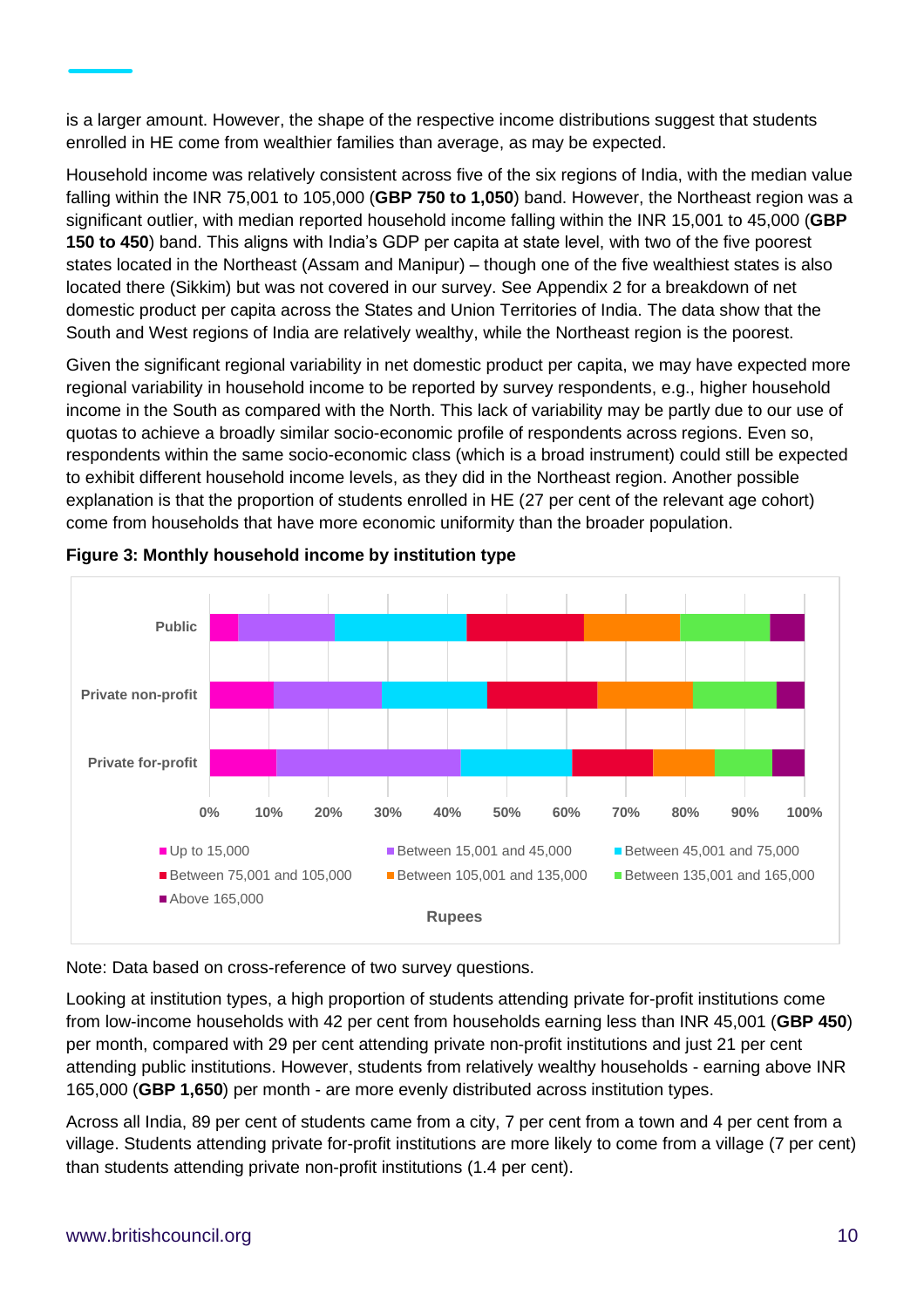Students in the West region are most likely to be enrolled in a public institution (53 per cent); while students in the Northeast region are least likely (38 per cent).

Students in the West region are most likely to be enrolled at PhD level (11 per cent) compared with an overall average of 6.6 per cent - possibly due to the relatively large proportion of respondents enrolled in public institutions in the West.

### **2.2 Socio-economic class**

The socio-economic class (SEC) of survey respondents was calculated based on two questions:

1. Select all the items available in your household.

(Electricity connection, ceiling fan, LPG gas / stove, two-wheeler, colour tv, refrigerator, washing machine, personal computer / laptop, car/jeep/van, air conditioner, agricultural land - owned not leased).

2. Select the education of the person who makes the biggest contribution to running your household.

A rough guide to how the classification system is derived is provided in Figure 4. As an average of the two questions determines SEC classification, respondents can score outside the example thresholds provided below, e.g. scoring high on educational attainment and low on ownership of consumer durables.

Respondents calculated as SEC D or E were exited from the survey early on - a relatively small number of responses - and a minimum SEC C quota of 15 per cent was set across all India. However, only 12 per cent was actually achieved in five of the six regions, with 29 per cent achieved in the Northeast. This approach was recommended by Kantar as a quality assurance mechanism to strengthen the integrity of the survey response data and for comparative purposes across the regions.

| Socio-economic class | <b>Ownership of consumer durables</b> | Education of household chief wage earner |
|----------------------|---------------------------------------|------------------------------------------|
| A                    | 8 or more                             | Degree level qualification               |
| B                    | 6 to 8                                | College diploma                          |
| C                    | $4$ to $6$                            | Senior secondary school                  |
| D                    | $2$ to 4                              | 5 to 9 years                             |
| Е                    | $0$ to $2$                            | No formal schooling                      |

|  | Figure 4: Calculation of socio-economic class |  |
|--|-----------------------------------------------|--|
|  |                                               |  |

Across all India, 59 per cent of students attending public institutions were estimated as belonging to the upper socio-economic category, SEC A, compared with 47 per cent of students attending private forprofit institutions. Conversely, 9 per cent of students attending public institutions were classified as SEC C compared with 22 per cent at private for-profit institutions.

Analysing SEC at regional level is less instructive given that minimum SEC C quota targets were used. However, it is notable that the proportion of respondents classified as SEC A ranges from 60 per cent in the East to just 36 per cent in the Northeast.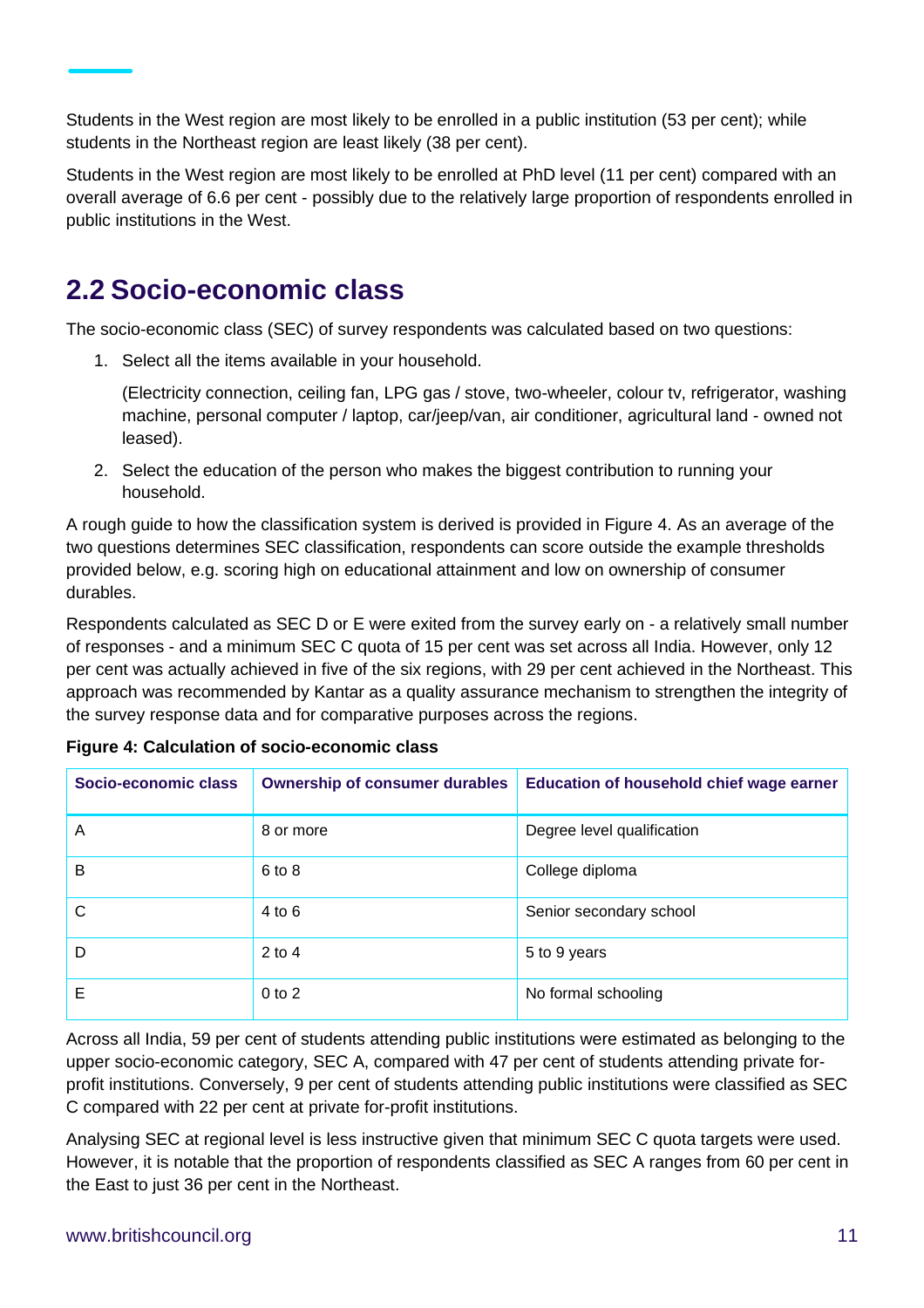



Note: Data based on cross-reference of two survey questions.

A relatively high proportion of SEC C respondents (28 per cent) were enrolled at postgraduate level compared with just 16 per cent for SEC A. And a higher proportion of females were enrolled at postgraduate level (21 per cent) compared with males (16 per cent).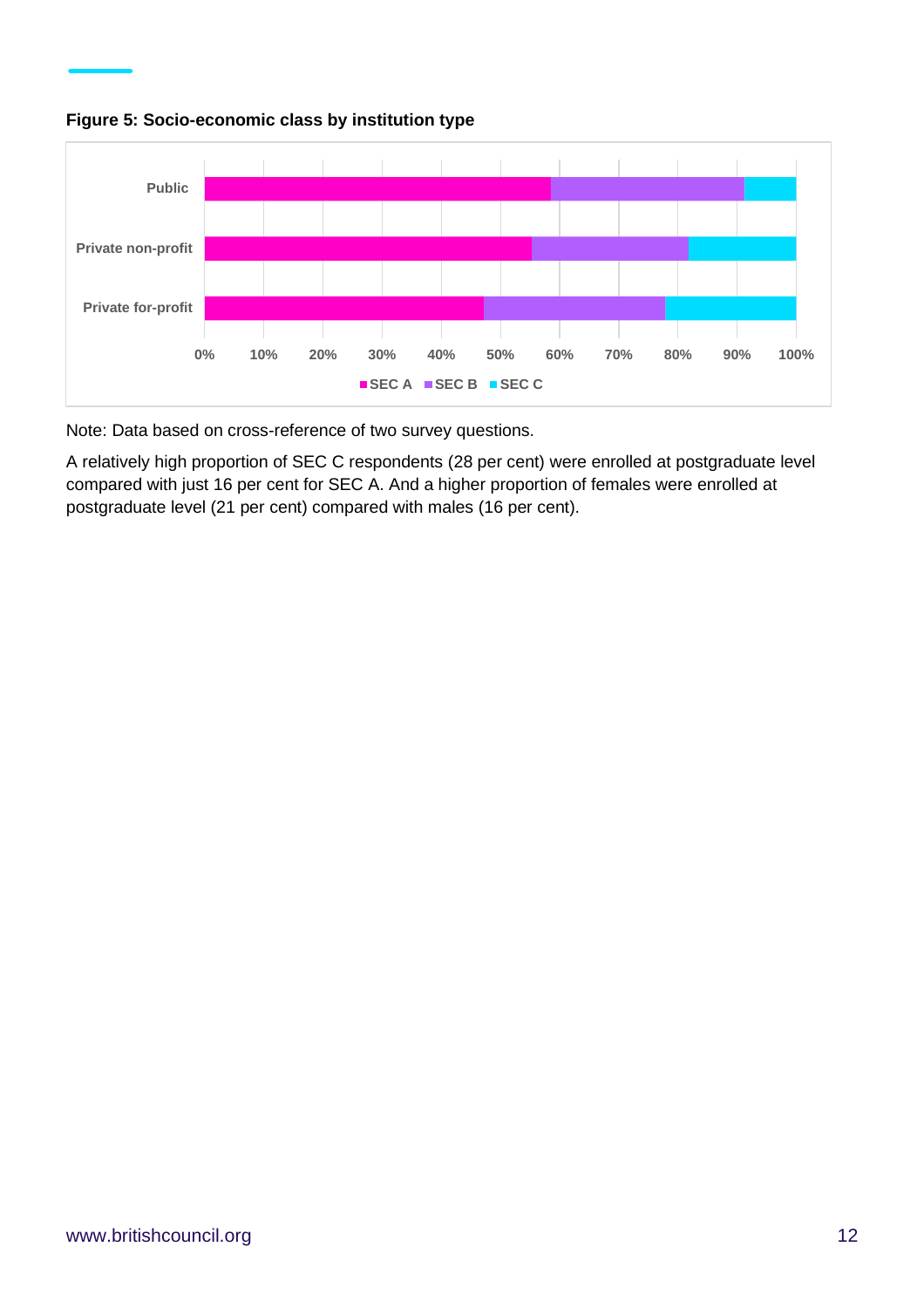#### **2.3 Subject area**

Figure 6 provides a breakdown of survey respondents by subject area currently studied. Engineering & Technology was the most popular subject area overall (19 per cent), followed by Education (15 per cent) and Business and Administration (14 per cent) with no significant change by region or gender. However, almost 25 per cent of the mid-tier social economic class (SEC B) were enrolled in Education programmes. Engineering & Technology in India covers a broad range of subject areas including Computer Engineering (the most popular engineering subject), Information Technology and Agricultural Engineering.

#### **Figure 6: Subject areas of respondents**

*What is the major subject stream of your current study?*



Our survey data contrasts with UK HESA data for the 2019/20 academic year which shows that Business & Administration is by far the most popular subject choice for Indian students in the UK, followed by Engineering & Technology, and Social Sciences.

### **2.4 Tuition fees**

Across all India, annual tuition fees of between INR 100,001 to 150,000 (**GBP 1,000 to 1,500**) was the most common band selected. Tuition fees above this level appear far less common with only 1 per cent per cent of respondents at public institutions paying tuition fees above INR 200,000 (**GBP 2,000**) – though this increases to 3.1 per cent of student at private for-profit institutions.

Based on desk research, annual tuition fees for HE programmes in India range from about INR 10,000 (**GBP 100**) for distance learning programmes at one of the sixteen Open Universities to over INR 1,000,000 (**GBP 10,000**) at prestigious institutions such as the Indian Institutes of Technology, Medical Colleges, Management Institutes and selected Private Universities.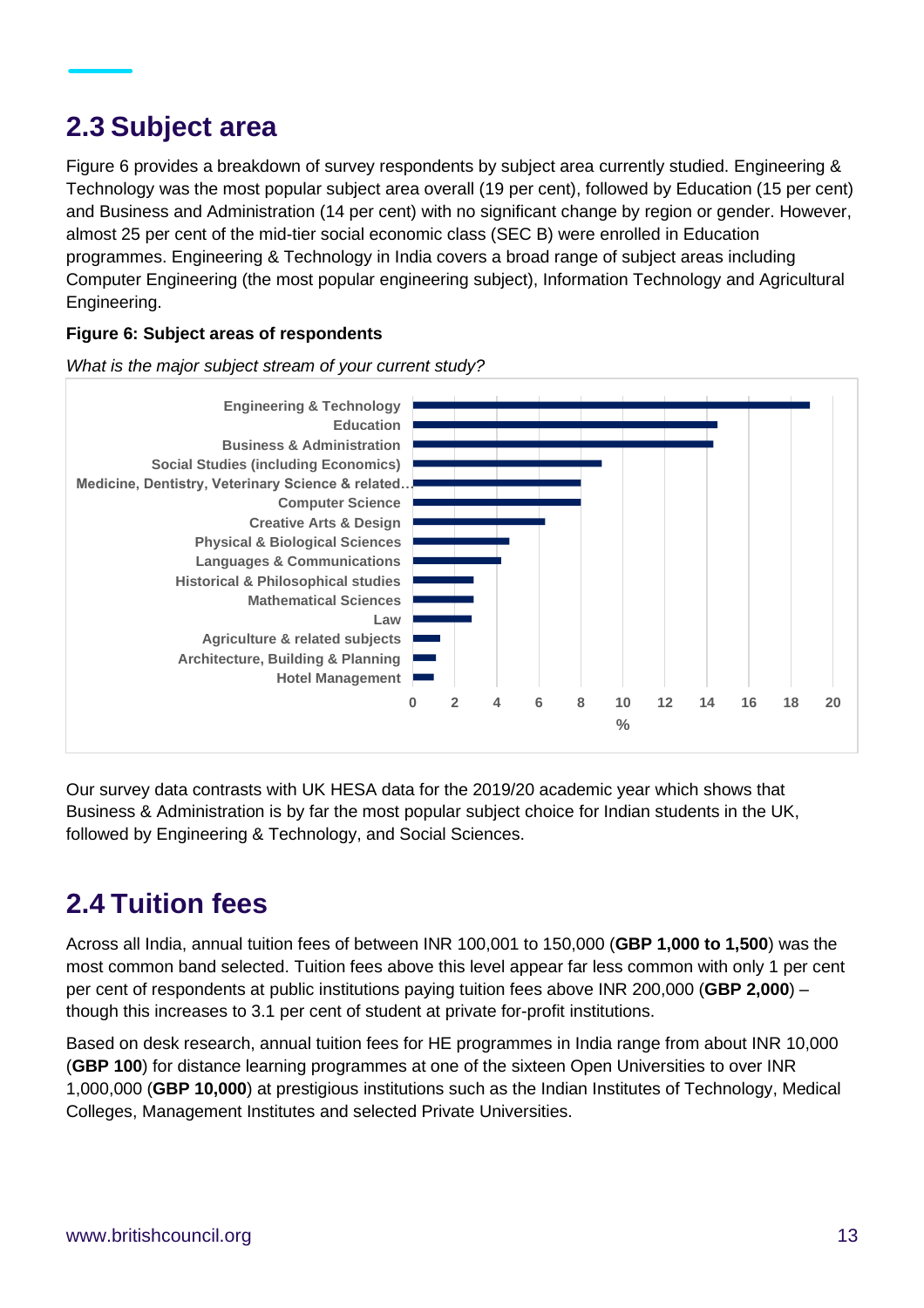#### **Figure 7: Tuition fees, all India**



*What is the range of annual tuition fees of your current study?*

The median level of tuition fees falls within the same band for all three institution types: INR 50,001 to 80,000 (**GBP 500 to 800**), as shown in Figure 8.

**Figure 8: Tuition fees by institution type, rupees**



Note: Data based on cross-reference of two survey questions.

There is more regional variability observed with tuition fees than with household income. Students in the West and East regions reported the highest median level of tuition fees, falling within the INR 80,001 to 100,000 **(GBP 800 to 1,000)** band and students in the Northeast region reported the lowest median fees, falling within the INR 20,001 to 50,000 (**GBP 200 to 500**) band.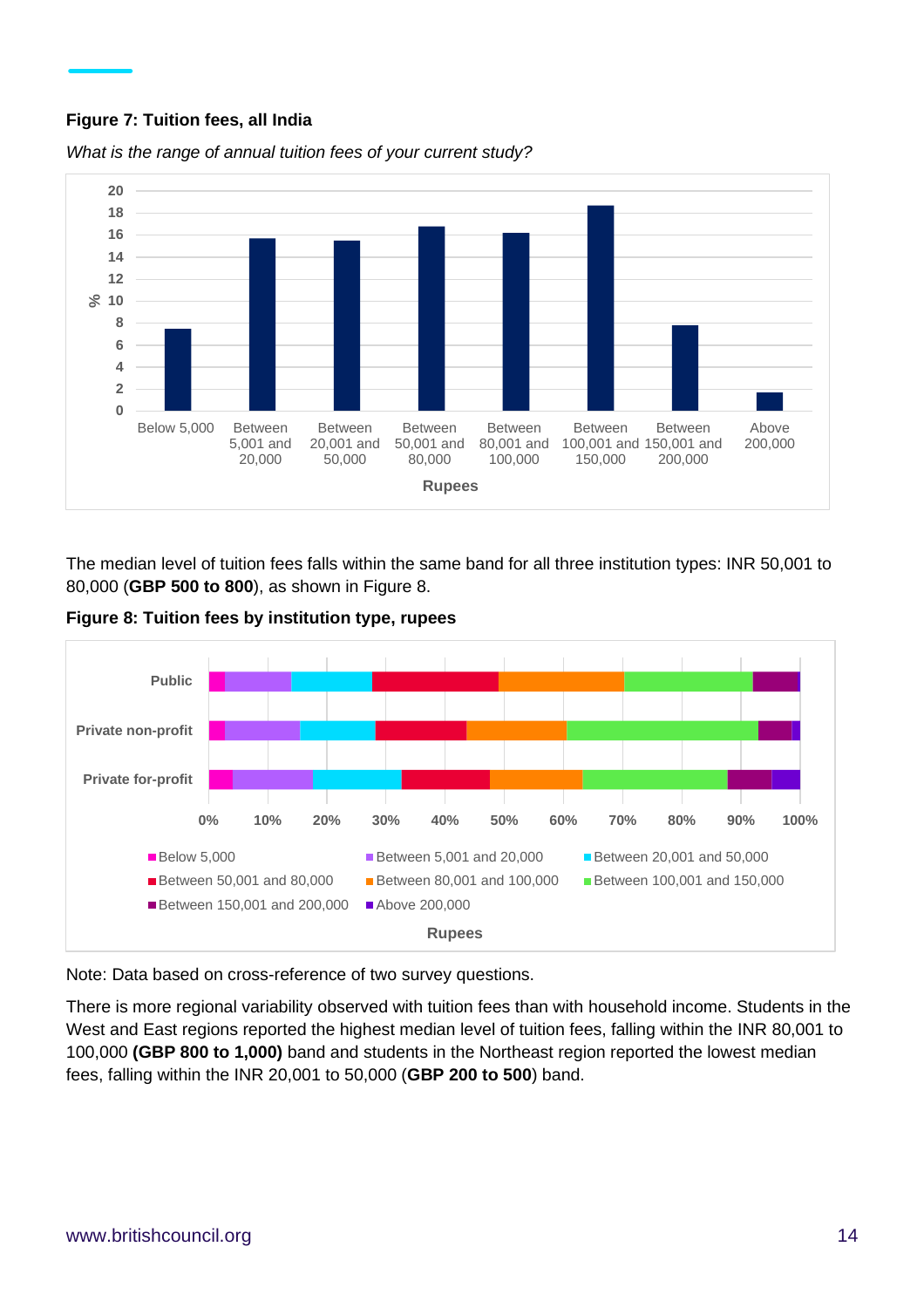

**Figure 9: Tuition fees by region** 

Note: Data based on cross-reference of two survey questions.

Tuition fees within regions are also subject to significant variation, e.g., fees in Rajasthan in North India were reported as lower than other states in the north region; and tuition fees in Meghalaya are higher than the two other states in the Northeast region for which responses were received.

There is a strong positive correlation between household income and tuition fees paid. Median fees for households with monthly income of INR 45,000 (**GBP 450**) or less fall within the INR 5,001 to 20,000 (**GBP 50 to 200**) band; whereas median fees for households with monthly income above INR 165,000 (**GBP 1,650**) fall within the INR 150,001 to 200,000 (**GBP 1,500 to 2,000**) band.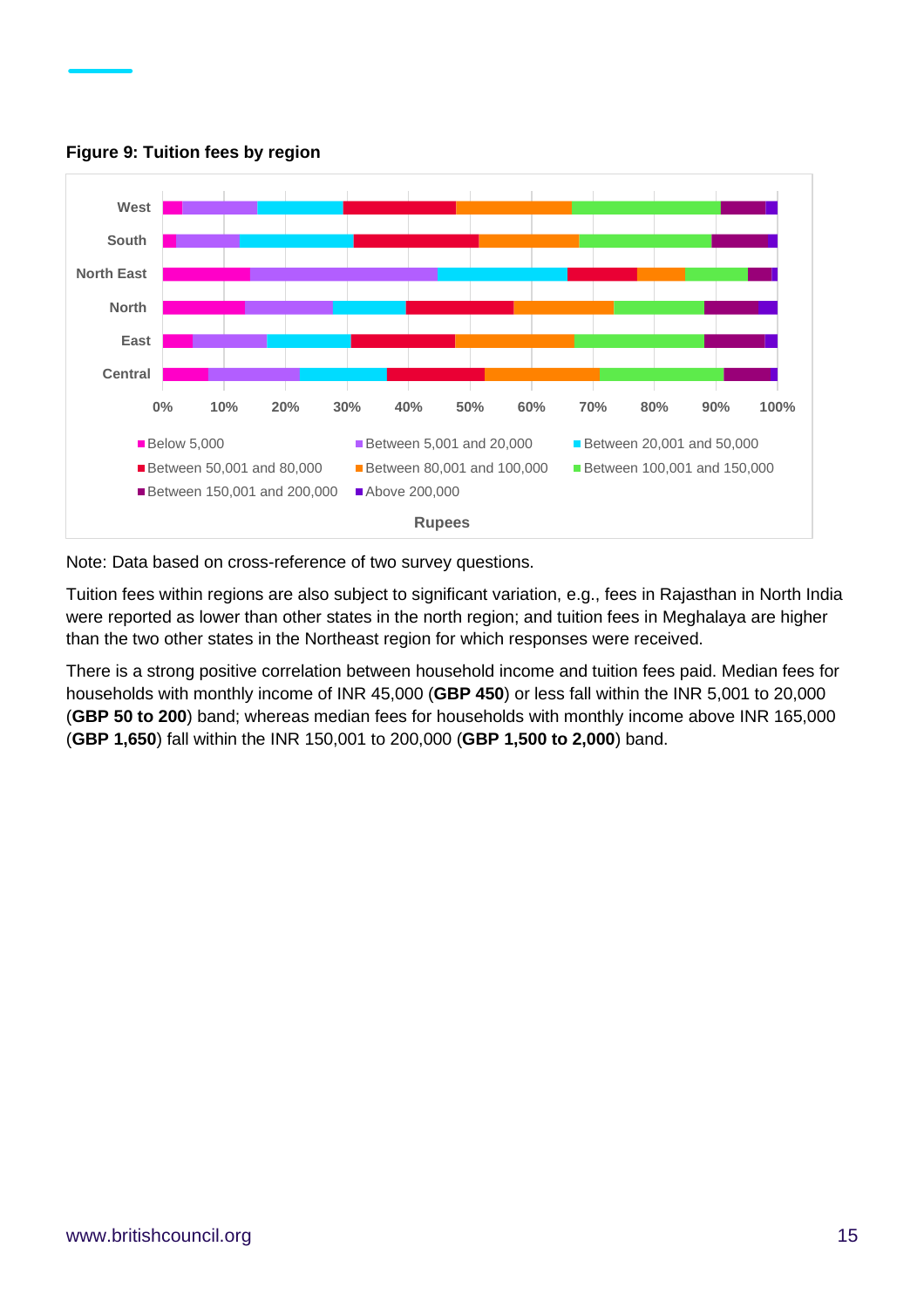### **2.5 Student mobility within India**

Survey respondents were asked to indicate their home state, as well as the location of their current HEI. This allows us to make some observations about the extent to which students travel between states in India for HE study. Overall, 21 per cent of respondents travelled outside their home state to study, but this varies significantly across states. States with 10 per cent or less of their students travelling out of state include Karnataka, Telangana and Tamil Nadu in the South; Chhattisgarh in the Centre, Rajasthan in the North, and Assam in the Northeast.

Conversely, more than 80 per cent of students from Uttarakhand and Jammu & Kashmir (both in the North) travelled out of state / union territory to study. And over 50 per cent of students from Punjab (North), Meghalaya (Northeast) Bihar (East) and Kerala (South) travelled out of state. However, Uttarakhand and Punjab also attracted a significant proportion of their students from other states, which partly offset their leakage.

The top five interstate student flows identified in the survey are presented in Figure 10.

| Figure 10: Top five interstate student flows |
|----------------------------------------------|
|----------------------------------------------|

|              | Home state                  | <b>Destination state</b> | <b>Number of students</b> | As % of responses<br>in destination state |
|--------------|-----------------------------|--------------------------|---------------------------|-------------------------------------------|
| 1            | Maharashtra (West)          | West Bengal (East)       | 58                        | 26%                                       |
| $\mathbf{2}$ | Madhya Pradesh<br>(Central) | Assam (North East)       | 43                        | 10%                                       |
| 3            | Uttar Pradesh (North)       | Madhya Pradesh (Central) | 41                        | 13%                                       |
| 4            | Bihar (East)                | Chhattisgarh (Central)   | 37                        | 25%                                       |
| 5            | Punjab (North)              | Karnataka (South)        | 29                        | 17%                                       |

A total of 58 students registered their home state as Maharashtra but were enrolled in HEIs in West Bengal, on the opposite side of India. This represents 26 per cent of all responses received from students studying in West Bengal. Of the top five interstate flows, only Uttar Pradesh and Madhya Pradesh are adjoining states. It is not clear what factors (if any) are behind these flows, or to what extent they represent an established pattern of mobility between the respective states. Additional research is warranted to further explore these trends.

At regional level, the most pronounced mobility trend is an outflow of students from the North region, despite Delhi being a large net importer of students.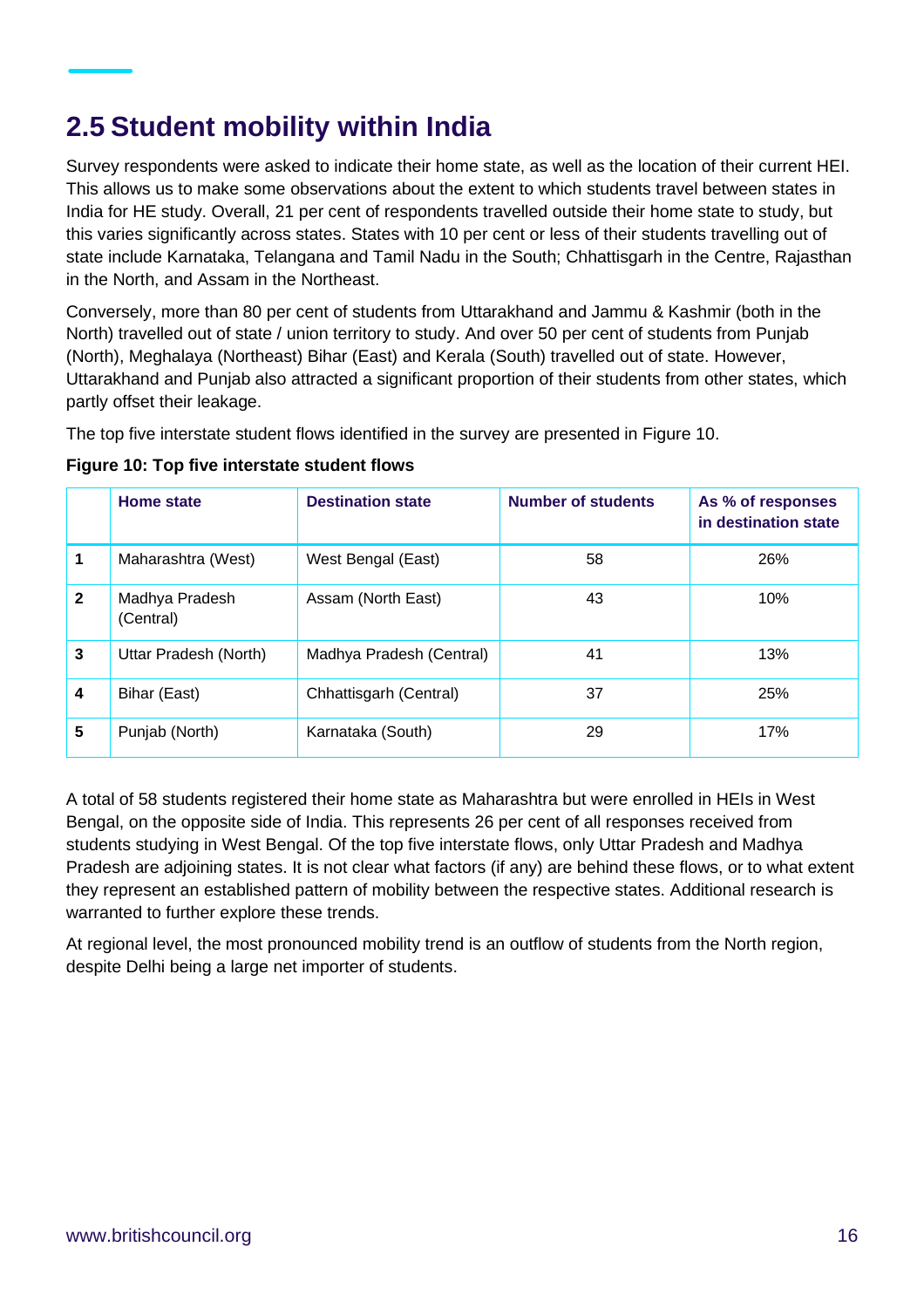### **2.6 Funding sources**

The most important sources of funding for HE study in India are 'support from family' and 'loan from an official financial institution', selected by 67 per cent and 16 per cent of students respectively, presented in Figure 11.



**Figure 11: Main higher education funding sources, all India** 

India replaced its government-backed education loans system in the 1990's with the current system of commercial bank-driven loans. Around 90 per cent of education loans are disbursed by the public state banks, while private state banks (7 per cent) and regional rural banks (3 per cent) account for the balance. Banks like State Bank of India, Bank of Baroda and Punjab National Bank dominate the education lending market. Lower interest rates, longer repayment periods, no repayment during the study period, and tax benefits are some of the factors that make loans from public sector banks appealing. Banks typically only require collateral for loans above INR 750,000 (**GBP 7,500**). Loans for study abroad are high-value and secured by a sizeable collateral, usually real estate property.<sup>5</sup>

That eight per cent of respondents selected 'student loan from a government agency' is puzzling given that such loans are generally not available. The only example sourced is an Education Loan Scheme provided by the Department of Social Justice and Empowerment targeted at students living below the poverty line.<sup>6</sup> These respondents may have been interpreting a loan from a public sector bank as a loan from a government agency.

HE funding variations across the regions include:

- **Support from family** is notably important (84 per cent) in the relatively poor Northeast; and is also relatively important for students attending private for-profit institutions.
- **Loan from an official financial institution** is an important source of funding for 22 per cent of students in the South and Central regions but only 8 per cent in the Northeast region and 12 per cent in the East region. Existence of a dynamic and competitive banking system appears to be a factor, such as exists in the South of India. This source of funding is also

<sup>5</sup> Reserve Bank of India, August 2020 [https://rbi.org.in/Scripts/bs\\_viewcontent.aspx?Id=3998](https://rbi.org.in/Scripts/bs_viewcontent.aspx?Id=3998)

<sup>6</sup> Department of Social Justice and Empowerment<http://socialjustice.nic.in/SchemeList/Send/12?mid=32549> The department provides educational loans for students living below the poverty line to a maximum loan limit of INR 100,000 (GBP 10,000) for study in India and 200,000 (GBP 20,000) for study abroad.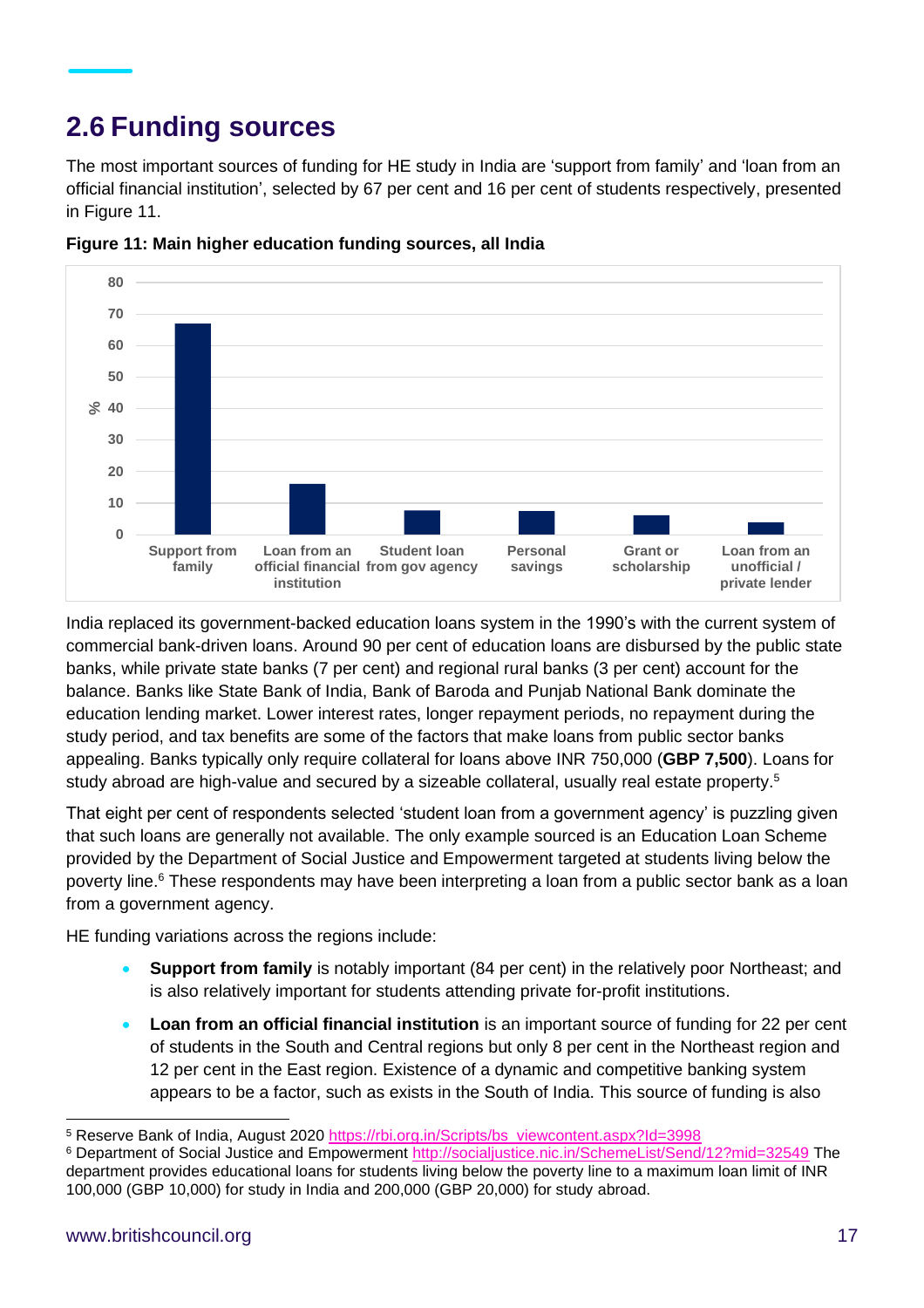relatively more important for students of public institutions and for students from wealthier households.

- **Loan from an unofficial / private lender** is an important source of funding for 6 per cent of students in the South, but only 1 per cent in the Northeast – mainly accessed by students from relatively low-income households, perhaps ineligible for traditional bank loans.
- **Grants or scholarships** are an important source of funding for 10 per cent of students in the North, but only 2 per cent in the Northeast and 4 per cent in the East. It is not clear why such regional variation exists and this is worthy of further investigation.
- **Student loans from a government agency** are an important source of funding for 11 per cent of students in the South region but only 4 per cent in the Central region. In retrospect, this option should not have been provided in the survey as such loans are not generally available.
- **Personal savings** is an important source of funding for 10 per cent of students in the North, but only 4 per cent in the Northeast and 6 per cent in the South.

Correlation analysis of survey responses reveals that:

- Apart from family support, **'**loan from an official financial institution' was a popular solo selection, whereas 'support from family' and 'personal savings' was the most popular funding combination.
- Students of Social Studies (including Economics) are more likely to rely on 'personal savings'; while Creative Arts and Design students more likely to come from higher income families.
- While 'grants or scholarships' is relatively important for low-income households; 'loan from an official financial institution' is important for higher income households, given their increased ability to meet the lending criteria and collateral requirements that banks apply.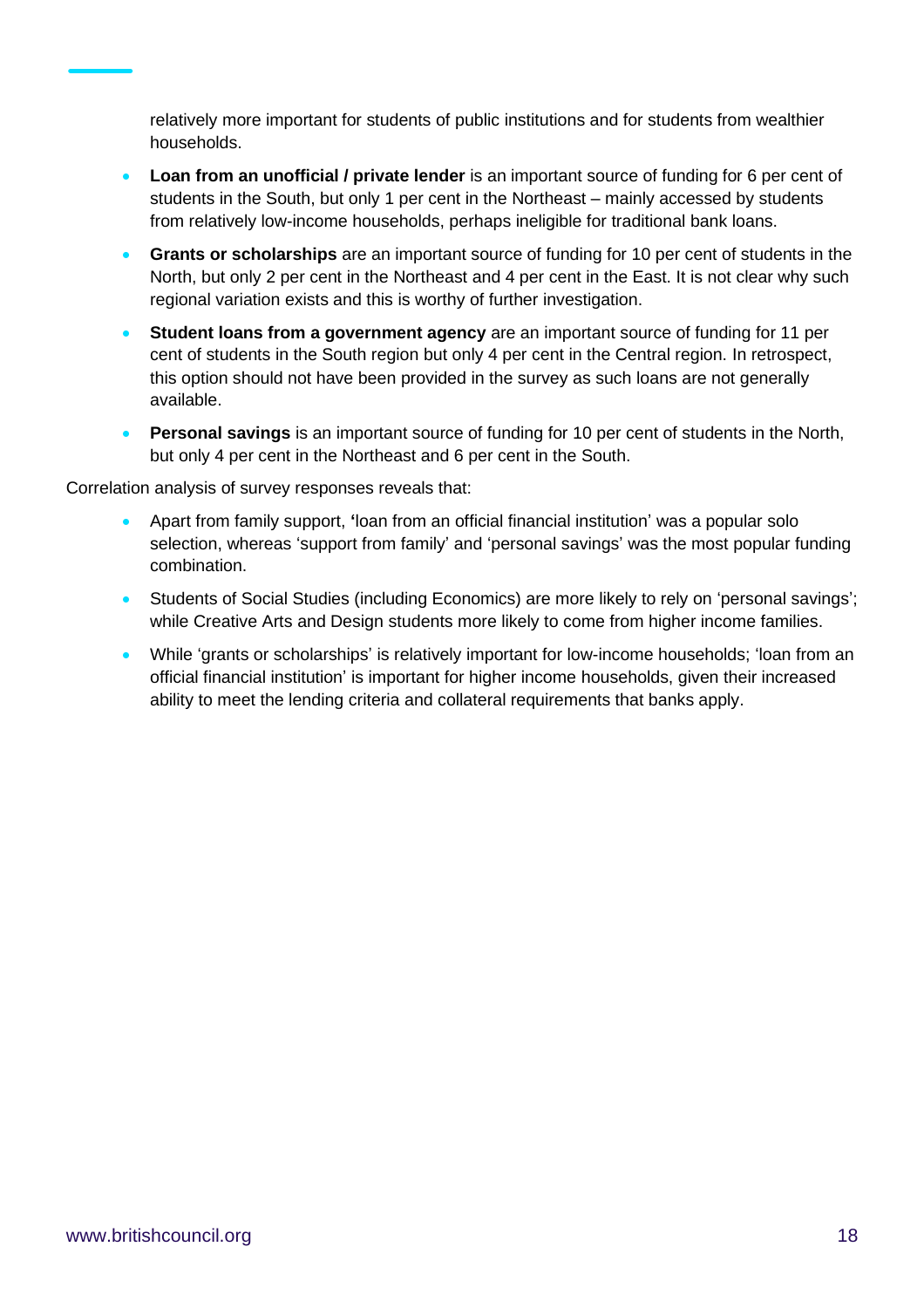#### **2.7 Cost as a factor**

For almost one quarter of respondents, cost was not considered a factor in choosing their HEI. This is more likely a function of the low tuition fees paid by many students, than representing price inelasticity.

#### **Figure 12: Cost as a factor in choosing higher education institution.**

*To what extent was cost a factor in choosing your current higher education institution?* 



A strong correlation between higher household income and cost not being considered a factor was evident. While there was little variation across the regions on this variable, 'is a factor' was a more popular selection than 'neutral' in the Northeast, and cost was a notably more significant factor for students attending private for-profit institutions. Similar results were found for a separate survey question on 'cost as a factor in choosing subject stream'.

### **2.8 Family size**

The largest average number of siblings (1.8) was reported in the state of Chhattisgarh in the Central region, and smallest (1.0) in the states of Tamil Nadu in the South, Tripura in the Northeast and West Bengal in the East. The fertility rate in India has fallen sharply in recent years, standing at 2.2 in 2018. For the HE students captured in this survey, family size does not appear to have a bearing on their institution or course selection. However, for that proportion of the student-age population not enrolled in HE, family size could be a more significant factor.

#### **2.9 Interest in study abroad**

55 per cent of students had previously considered studying abroad but decided against it due to cost. Looking forward, a similar proportion (56 per cent) expressed an interest in studying another course overseas after completing their current course. While this should be interpreted as aspiration rather than intention, it does suggest an underlying demand for overseas study that could progressively materialise as India's economy develops and household incomes continue to rise.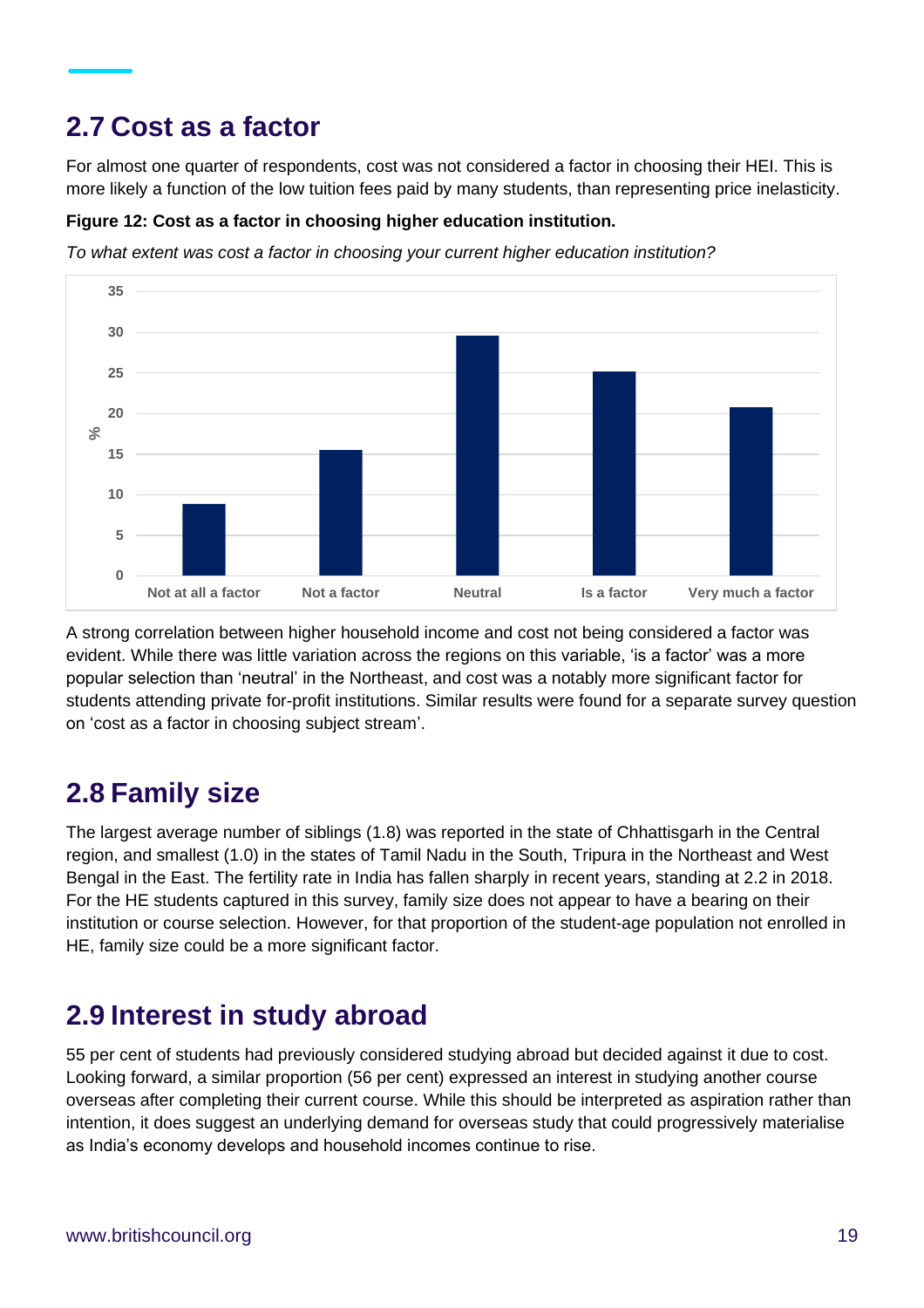Undergraduate students in the West region and postgraduate students in the North region showed the strongest interest in studying abroad. Conversely, students from the Northeast region (undergraduate and postgraduate) were relatively less interested in studying abroad.

## **Concluding comments**

This was an ambitious study in attempting to survey HE students across the six regions of India, covering 23 states / union territories and representing a total HE population of 39 million students. India is a vast country with huge diversity across its education system in terms of different types of HEIs and variation in tertiary level participation - ranging from 17 per cent in Assam in the Northeast to 51 per cent in Tamil Nadu in the South.

Given such diversity, it may be advisable for any follow-up study to focus on a smaller number of representative states or cities, possibly selected based on geographical location, economic output, tertiary level participation and city status (tiers one, two and three). This would allow for a deeper level of quantitative and qualitative analysis to explore the profile and quality of various institutional and programme options available to different socio-economic groups, the education delivery modes (including distance and blended learning), entrance criteria (exams and tuition fees) and interest in foreign HE programmes whether via TNE or study abroad.

In some respects, our survey instrument has only skimmed the surface in terms of understanding the role of financial resources in HE selection in India. Nevertheless, the research has enabled us to make some cautious observations and to raise several key questions.

Given the availability of low tuition fee options in India (most notably for distance learning programmes at the Open Universities) access to HE is a realistic prospect for students with relatively limited financial means. Though clearly, with a national tertiary enrolment rate of 27 per cent, large swathes of the population remain without access, whether due to cost considerations (fees and living expenses), time commitment (work and family) or other factors.

Much of the access to poorer and more rural segments of society is provided via the private for-profit sector, but further research is required to unpack this broad category of institutions. Our study has not explored the teaching quality or labour market outcomes associated with various HE choices, for which there is likely to be wide variation both within and across the public and private sectors. With demand for HE set to soar as India's economy develops and household incomes rise, private providers - including foreign providers - will play an increasingly important role in addressing demand and producing graduates with the right mix of hard and soft skills.

There is evidence of significant unrealised interest in study abroad, though our survey only briefly examined this. And student mobility within India appears significant, with one in five students travelling outside their home state for HE study.

While India's National Education Policy 2020 has signalled an opening up to foreign universities, the low tuition fee environment raises questions about prospects for foreign providers to operate sustainably in India, given the cost of developing and delivering TNE programmes. Additional research could explore the profile of Indian HEIs most suited to developing programmes in partnership with foreign universities, or in which geographic locations and subject areas international branch campuses could most effectively address local demand.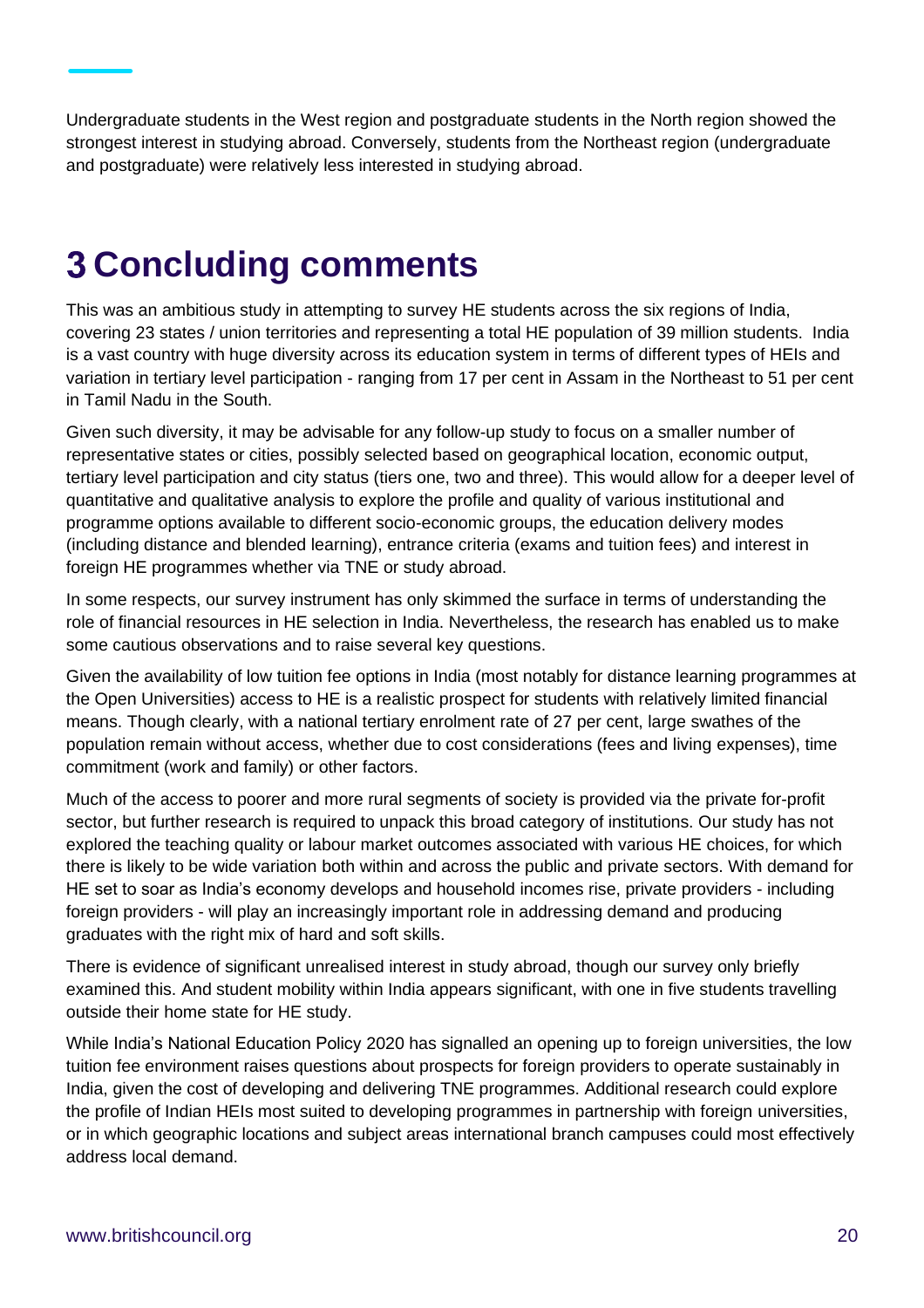India faces significant HE funding challenges going forward. In the absence of a government funded student loan system, our survey finds that access to loans for lower socio-economic groups is constrained. The research raises questions as to why scholarships appear to be less available in certain parts of the country, why public institutions appear to be catering to a relatively high socio-economic student profile, and why such a large proportion of HE students from a lower socio-economic background are studying at postgraduate level. It also appears that student's household income is less variable across the regions than may have been expected, while tuition fees exhibit greater variation.

Hopefully this project has begun a journey to better understand the role of financial resources in HE selection in India, and that this research can be used by policy makers and the HE sector (local and international) to extend the availability of high quality HE to all segments of Indian society.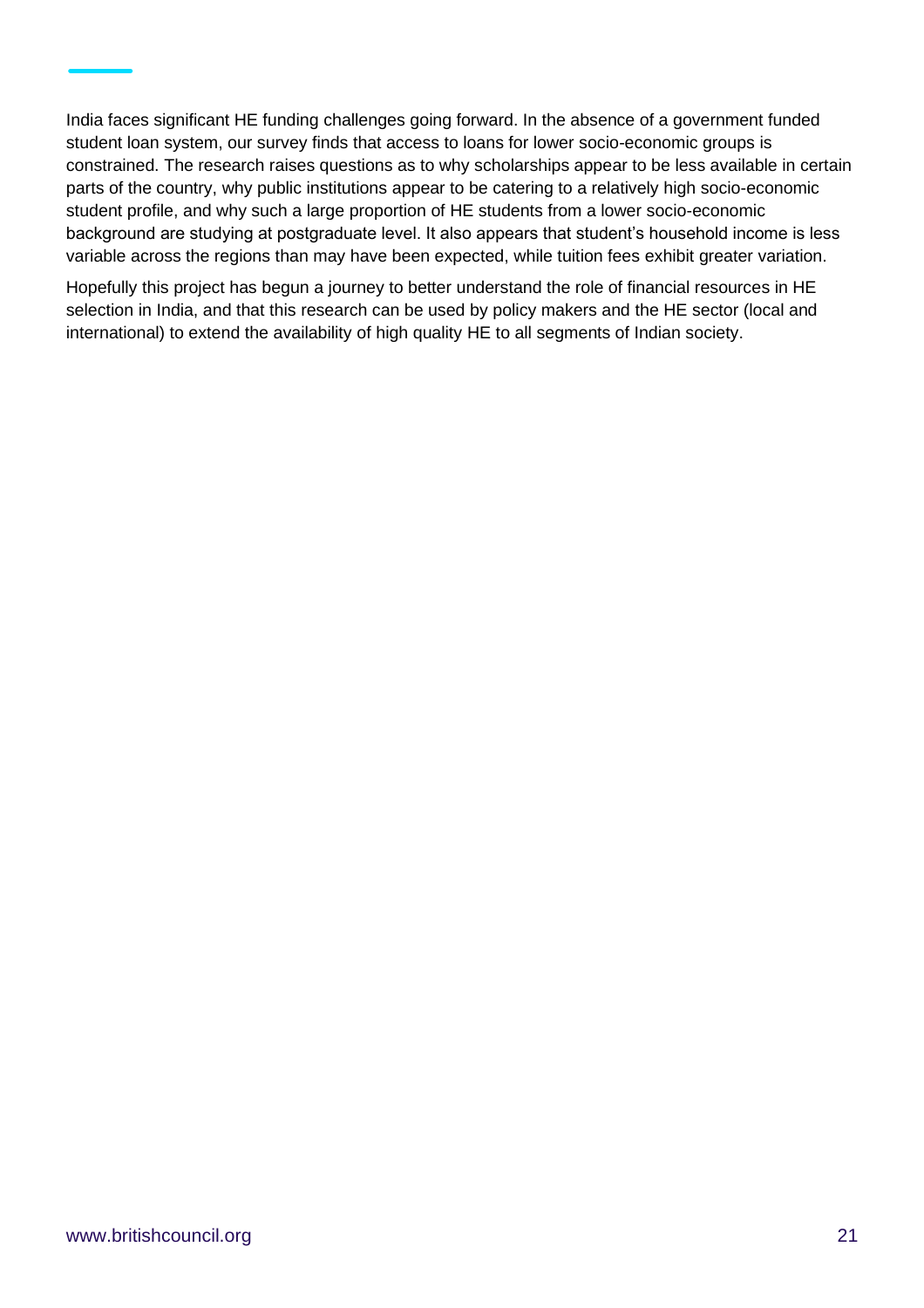## **Appendix 1 – Household disposable income projections in India**



#### **Figure 13: Annual household disposable income in India, 2020 v 2030**

Source – Euromonitor, 2020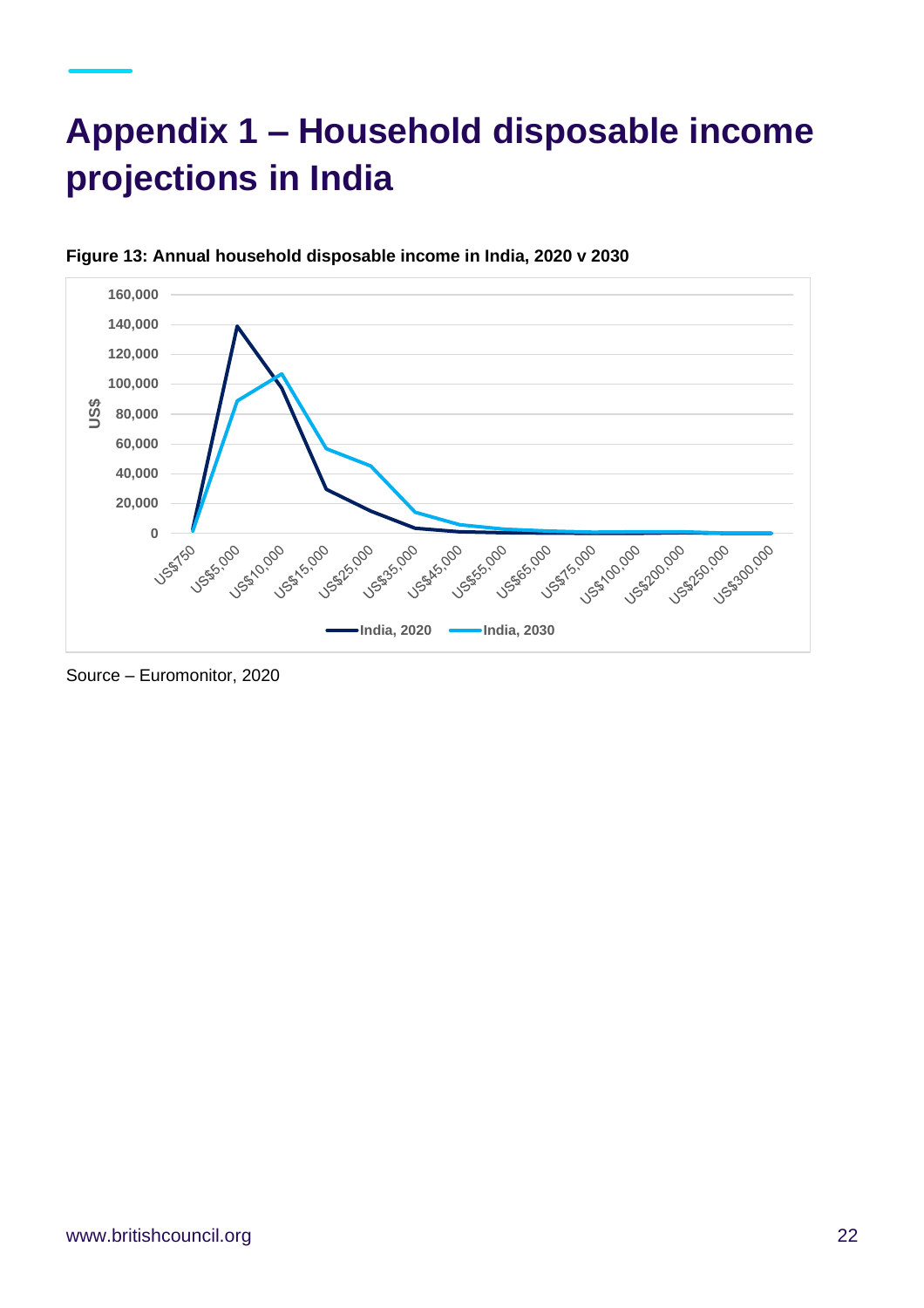## **Appendix 2 – Net state domestic product per capita**



#### **Figure 14: Net State Domestic Product per capita (INR current prices), 2019/20**

Source: Government of India, Ministry of Statistics and Programme Implementation<sup>7</sup>

<sup>7</sup> Government of India, Ministry of Statistics and Programme Implementation [Net State Domestic Product per capita](https://mospi.gov.in/documents/213904/549201/1627915303250_State_wise_SDP_02_08_2021_upload.xls/0cebb05c-4f56-0952-c2cd-7739ceef0ad2)  [\(INR current prices\)](https://mospi.gov.in/documents/213904/549201/1627915303250_State_wise_SDP_02_08_2021_upload.xls/0cebb05c-4f56-0952-c2cd-7739ceef0ad2)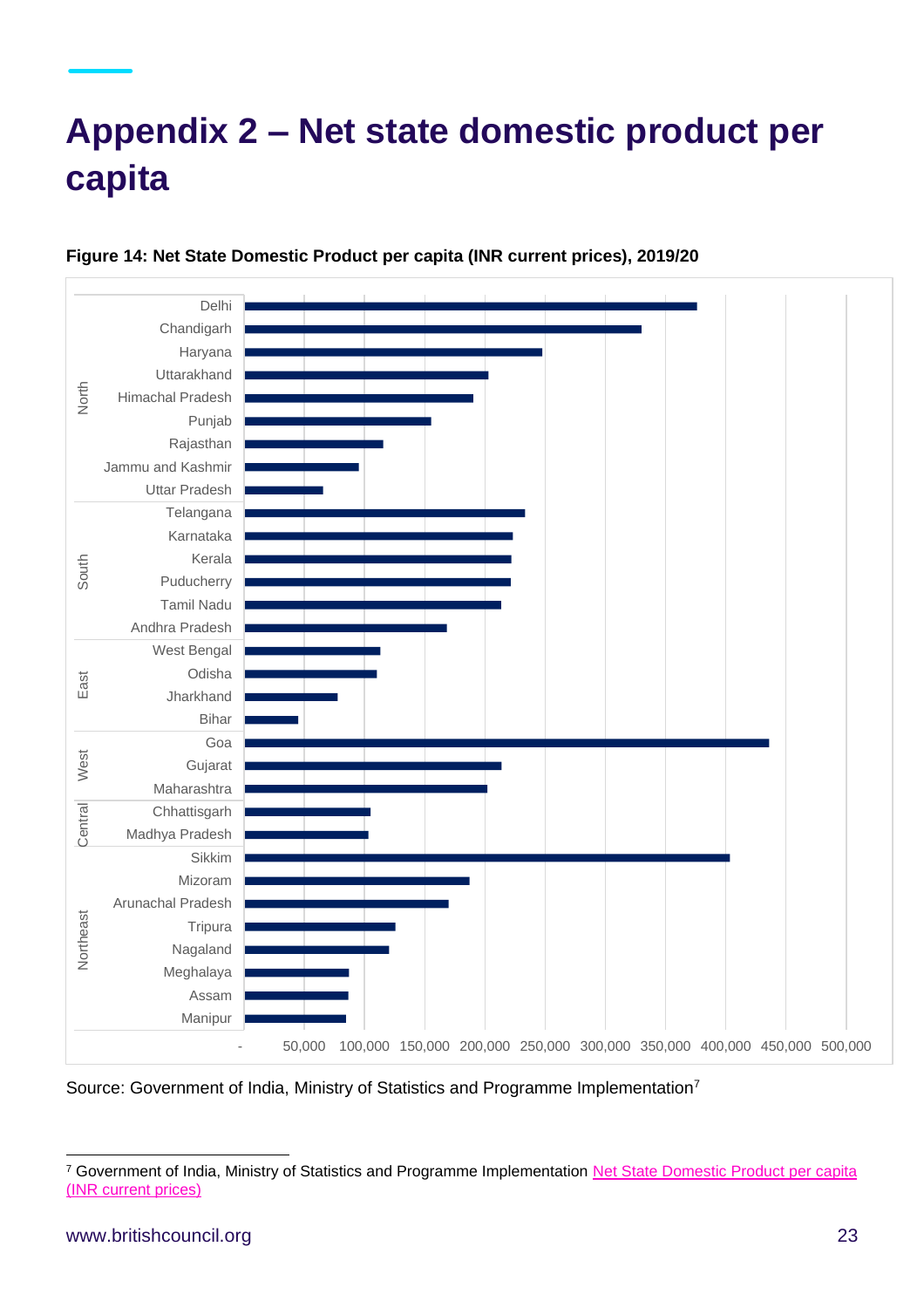Of the five poorest states, two are in the Northeast (Assam, Manipur) two are in the East (Bihar and Jharkhand) and one in the North (Uttar Pradesh) as presented in Figure 15. However, Sikkim in the Northeast bucks that trend, being among the top five richest states in India. The South and West of India are relatively wealthy, with all seven states in these regions having a higher Net State Domestic Product (NSDP) per capita than the national average.



**Figure 15: Top five wealthiest and poorest states / union territories in India, 2019/20**

Note - The two wealthiest states of Goa and Sikkim were not covered in the survey. Delhi and Chandigarh are classified as union territories.